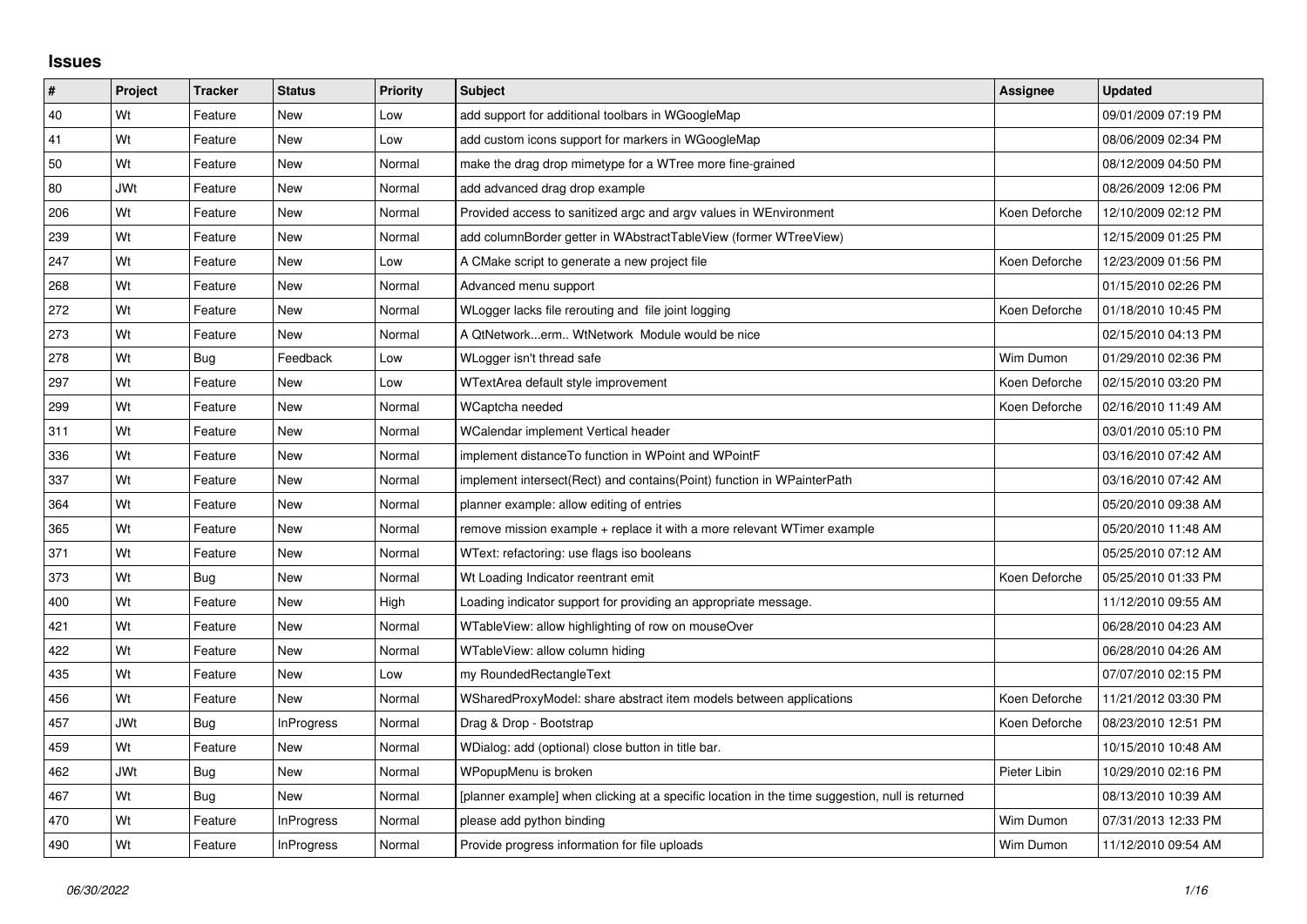| $\sharp$ | Project    | <b>Tracker</b> | <b>Status</b>     | <b>Priority</b> | <b>Subject</b>                                                         | <b>Assignee</b> | <b>Updated</b>      |
|----------|------------|----------------|-------------------|-----------------|------------------------------------------------------------------------|-----------------|---------------------|
| 491      | Wt         | Feature        | New               | Normal          | allow threads to be created by library user                            |                 | 09/21/2010 01:49 AM |
| 494      | Wt         | Feature        | <b>New</b>        | Normal          | Customizable handling of expired session                               |                 | 09/03/2010 01:47 AM |
| 504      | Wt         | Feature        | New               | Normal          | cron-like service                                                      |                 | 09/16/2010 06:55 PM |
| 507      | Wt         | Feature        | New               | Low             | Mongodb - support                                                      |                 | 07/11/2011 10:11 AM |
| 511      | Wt         | Feature        | New               | Normal          | Add WSpectrogramChart                                                  |                 | 09/14/2010 02:15 PM |
| 513      | Wt         | <b>Bug</b>     | New               | Normal          | improve documention WTabWidget                                         |                 | 09/14/2010 06:23 PM |
| 556      | Wt         | Feature        | New               | Normal          | WGoogleMap markers customization                                       | Koen Deforche   | 10/11/2010 02:26 PM |
| 557      | Wt         | Feature        | New               | Normal          | add swapStyleClass to WWidget                                          |                 | 10/13/2010 11:37 AM |
| 560      | Wt         | Feature        | <b>New</b>        | Normal          | selection in WTreeView, WTableView, : include collapsed items          |                 | 10/15/2010 10:45 AM |
| 575      | Wt         | Feature        | New               | Normal          | WTableView auto column width                                           |                 | 08/16/2011 10:31 AM |
| 577      | Wt         | Feature        | <b>New</b>        | Normal          | WPopupMenu interface enhancement                                       |                 | 10/28/2010 08:30 PM |
| 578      | Wt         | Feature        | New               | Low             | WContainerWidget content interchange                                   |                 | 10/30/2010 03:54 PM |
| 584      | <b>JWt</b> | Bug            | <b>InProgress</b> | Normal          | composer example: file upload is not concurrent                        | Koen Deforche   | 10/20/2011 03:28 PM |
| 587      | Wt         | Feature        | New               | Normal          | WAxis label format configuration                                       |                 | 11/03/2010 04:40 PM |
| 598      | Wt         | Feature        | New               | Normal          | keep target in Touch class (used in WMousEvent)                        |                 | 11/09/2010 04:15 PM |
| 610      | Wt         | Feature        | New               | Normal          | Update Wt tutorial                                                     |                 | 11/19/2010 12:59 PM |
| 626      | Wt         | <b>Bug</b>     | New               | Normal          | create widgetgallery example for WAbstractArea area events             |                 | 11/30/2010 02:52 PM |
| 630      | Wt         | <b>Bug</b>     | Feedback          | Normal          | WTreeView, WTableView improvements                                     | Koen Deforche   | 12/20/2010 03:31 PM |
| 646      | Wt         | Feature        | New               | Normal          | ColorPicker widget is needed !                                         |                 | 02/15/2011 06:27 PM |
| 666      | Wt         | Feature        | <b>New</b>        | Low             | Option to disable http logs                                            |                 | 01/03/2011 11:49 AM |
| 668      | Wt         | Feature        | New               | High            | WHTML5Media: volumeChanged(), timeUpdated() signals should take values | Wim Dumon       | 03/16/2011 08:49 AM |
| 680      | Wt         | Feature        | <b>New</b>        | Normal          | Don't catch JS exceptions if firebug is running                        |                 | 01/11/2011 03:40 PM |
| 684      | Wt         | Feature        | <b>New</b>        | Normal          | widget gallery: add an export to pdf anchor in the WTextEdit example   |                 | 01/13/2011 05:47 PM |
| 700      | Wt         | Feature        | Feedback          | Normal          | Please add BLOB streaming functions to WT::DBO                         |                 | 03/21/2011 03:24 PM |
| 702      | Wt         | Feature        | <b>New</b>        | Normal          | <b>WTimeDuration class</b>                                             |                 | 01/28/2011 01:55 PM |
| 707      | Wt         | <b>Bug</b>     | New               | Normal          | Inactive WTimer in WApplication causes segfault                        |                 | 02/03/2011 10:29 PM |
| 717      | <b>JWt</b> | Feature        | New               | Normal          | add support for plural forms of nouns                                  |                 | 02/11/2011 12:28 PM |
| 718      | Wt         | Feature        | New               | Low             | CountDownWidget improvements                                           |                 | 02/18/2011 03:43 PM |
| 743      | Wt         | Bug            | New               | Urgent          | add getCenter() to WGoogleMAp                                          | Koen Deforche   | 03/02/2011 09:14 PM |
| 746      | Wt         | Feature        | New               | Normal          | Need WFloatSpinBox                                                     |                 | 03/04/2011 03:11 PM |
| 759      | Wt         | Feature        | New               | Normal          | Buttons should be centered in WMessageBox                              |                 | 03/15/2011 05:15 PM |
| 770      | Wt         | Feature        | New               | Normal          | HTML5 embedded font (@font-face) support                               |                 | 04/06/2011 10:50 AM |
| 771      | Wt         | Feature        | New               | Normal          | Custom fonts for text on WtPaintDevice                                 |                 | 03/28/2011 12:59 AM |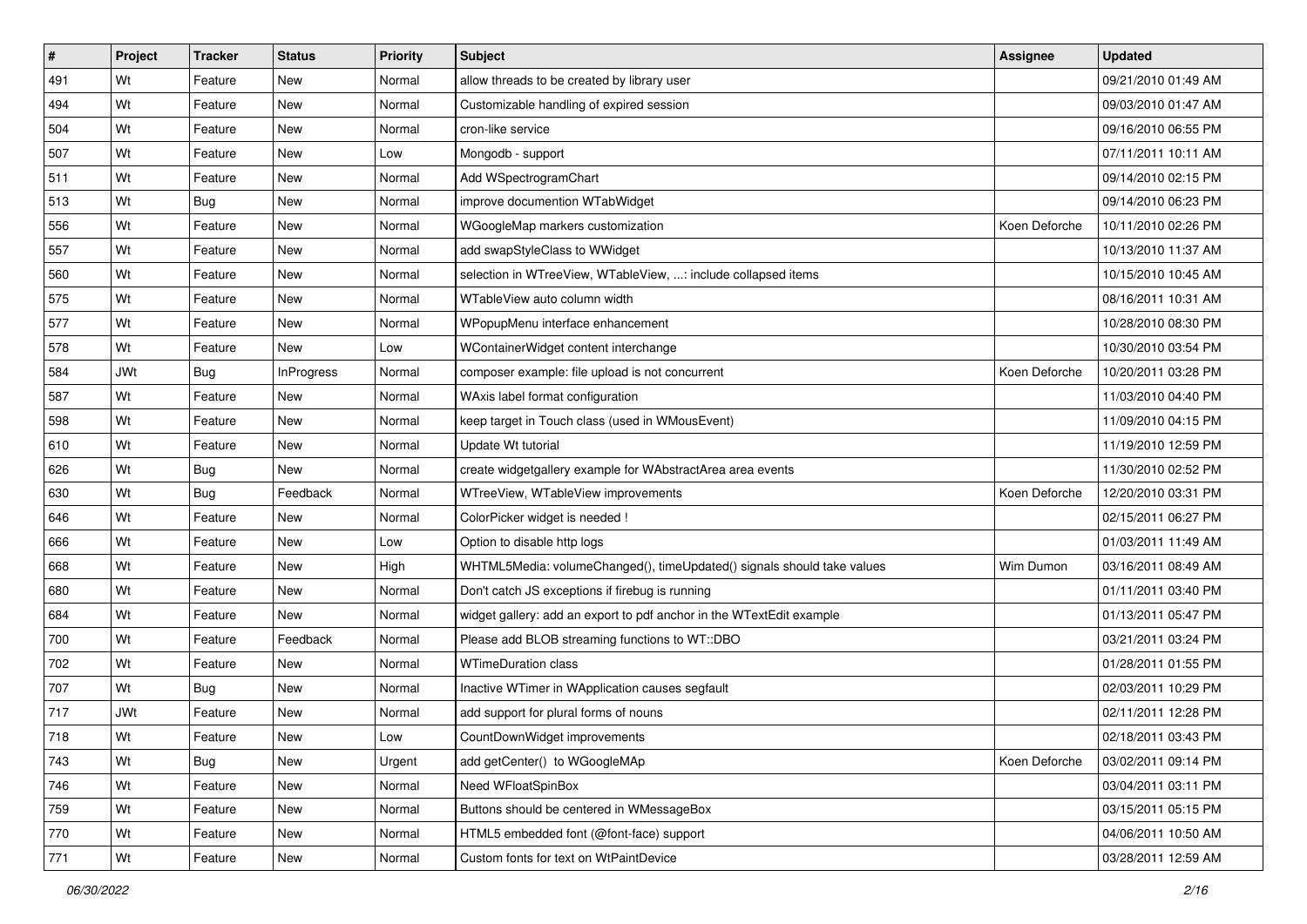| $\sharp$ | Project    | <b>Tracker</b> | <b>Status</b>     | <b>Priority</b> | Subject                                                                                               | Assignee      | <b>Updated</b>      |
|----------|------------|----------------|-------------------|-----------------|-------------------------------------------------------------------------------------------------------|---------------|---------------------|
| 779      | Wt         | Feature        | New               | Normal          | Sencha Touch/iPhone style page swipe                                                                  |               | 04/05/2011 08:47 PM |
| 796      | Wt         | Feature        | New               | Normal          | allow a spacer with an up and down icon between 2 widgets in a WBoxLayout                             |               | 04/20/2011 02:54 PM |
| 803      | Wt         | Support        | New               | Normal          | WTextEdit::setExtraPlugins example                                                                    |               | 03/09/2015 10:50 PM |
| 817      | Wt         | Feature        | New               | Normal          | WEnvironment::getParameter() with boost::optional                                                     |               | 05/08/2011 04:54 PM |
| 841      | Wt         | Bug            | New               | Normal          | exposedSignals_does not track id changes                                                              | Koen Deforche | 06/16/2011 02:53 PM |
| 848      | Wt         | <b>Bug</b>     | New               | Normal          | Very large collections and WTableView - no rows displayed                                             |               | 06/06/2011 11:24 AM |
| 875      | Wt         | Feature        | Feedback          | Normal          | container to catch signals                                                                            | Koen Deforche | 08/25/2011 11:50 AM |
| 883      | Wt         | Feature        | Feedback          | Normal          | WDateTime: local time                                                                                 | Koen Deforche | 07/15/2011 12:26 AM |
| 912      | Wt         | Feature        | New               | Normal          | scrollTo, incorrect documention or implementation doesn't match documentation                         |               | 07/25/2011 11:18 AM |
| 929      | Wt         | Feature        | Feedback          | Normal          | Scrolling DIV on IPHONE and IPAD                                                                      | Koen Deforche | 08/01/2011 10:54 AM |
| 937      | Wt         | Bug            | New               | Normal          | missing content in WTreeTable                                                                         |               | 08/05/2011 02:53 PM |
| 947      | Wt         | Feature        | New               | Normal          | Nacl support                                                                                          |               | 08/11/2011 12:45 PM |
| 963      | Wt         | Feature        | New               | Normal          | server-side control of width of columns of WTableView                                                 |               | 08/19/2011 01:39 PM |
| 965      | Wt         | Feature        | New               | Normal          | ItemIsDirty implementation                                                                            | Koen Deforche | 10/15/2012 10:55 AM |
| 971      | Wt         | Feature        | New               | Normal          | Pagination ContainerWidget maybe a Useful Implementation                                              |               | 09/23/2011 03:32 PM |
| 973      | Wt         | Feature        | Feedback          | Normal          | WSpinBox + WValidator                                                                                 | Koen Deforche | 09/23/2011 03:19 PM |
| 993      | Wt         | Feature        | New               | Normal          | Postgres NOTIFY                                                                                       |               | 11/23/2011 02:19 PM |
| 997      | Wt         | Feature        | New               | Normal          | WTableView (perhaps others similar MVC widgets) should allow go back to unsorted state of<br>widget   |               | 09/23/2011 09:51 AM |
| 1022     | Wt         | Feature        | New               | Normal          | Cmake should exit when a library is not found and the library was explicitly requested by the<br>user |               | 10/12/2011 01:12 PM |
| 1033     | Wt         | Support        | <b>New</b>        | Normal          | Unable to run examples with ISAPI                                                                     |               | 10/21/2011 05:42 PM |
| 1047     | <b>JWt</b> | Bug            | <b>InProgress</b> | Low             | WTextEdit. NullPointerException in 2nd rendering phase                                                | Pieter Libin  | 11/23/2011 01:18 PM |
| 1049     | Wt         | Feature        | Feedback          | Normal          | preventDefaultAction should be owned by SignalBase?                                                   | Koen Deforche | 11/17/2011 08:53 AM |
| 1051     | Wt         | Bug            | New               | Low             | inconsistency                                                                                         |               | 11/07/2011 10:22 AM |
| 1056     | Wt         | Feature        | Feedback          | Normal          | Wt/Auth                                                                                               |               | 11/15/2011 12:47 PM |
| 1057     | Wt         | Feature        | New               | Normal          | 3D charts                                                                                             |               | 11/18/2011 04:33 PM |
| 1060     | Wt         | Feature        | New               | Normal          | A toggle button                                                                                       |               | 02/01/2012 04:29 PM |
| 1062     | Wt         | Feature        | <b>InProgress</b> | Normal          | WCompositeWidget::setImplementation is not reftected when Javascript version is used                  | Koen Deforche | 11/25/2011 04:31 PM |
| 1065     | <b>JWt</b> | Bug            | Feedback          | Normal          | WMessageBox.show problem in JWt SimpleChat example                                                    | Pieter Libin  | 11/23/2011 08:56 PM |
| 1073     | Wt         | Support        | Feedback          | Normal          | Trace handling with WString                                                                           |               | 12/06/2011 04:27 PM |
| 1080     | <b>JWt</b> | Feature        | New               | Normal          | Drag & drop support on touch devices.                                                                 |               | 12/02/2011 03:06 PM |
| 1083     | Wt         | Feature        | New               | Normal          | Image-based button like WPushButton?                                                                  |               | 12/03/2011 07:19 PM |
| 1093     | Wt         | Support        | New               | Normal          | Upload and display an image using WRasterImage                                                        |               | 12/13/2011 03:12 PM |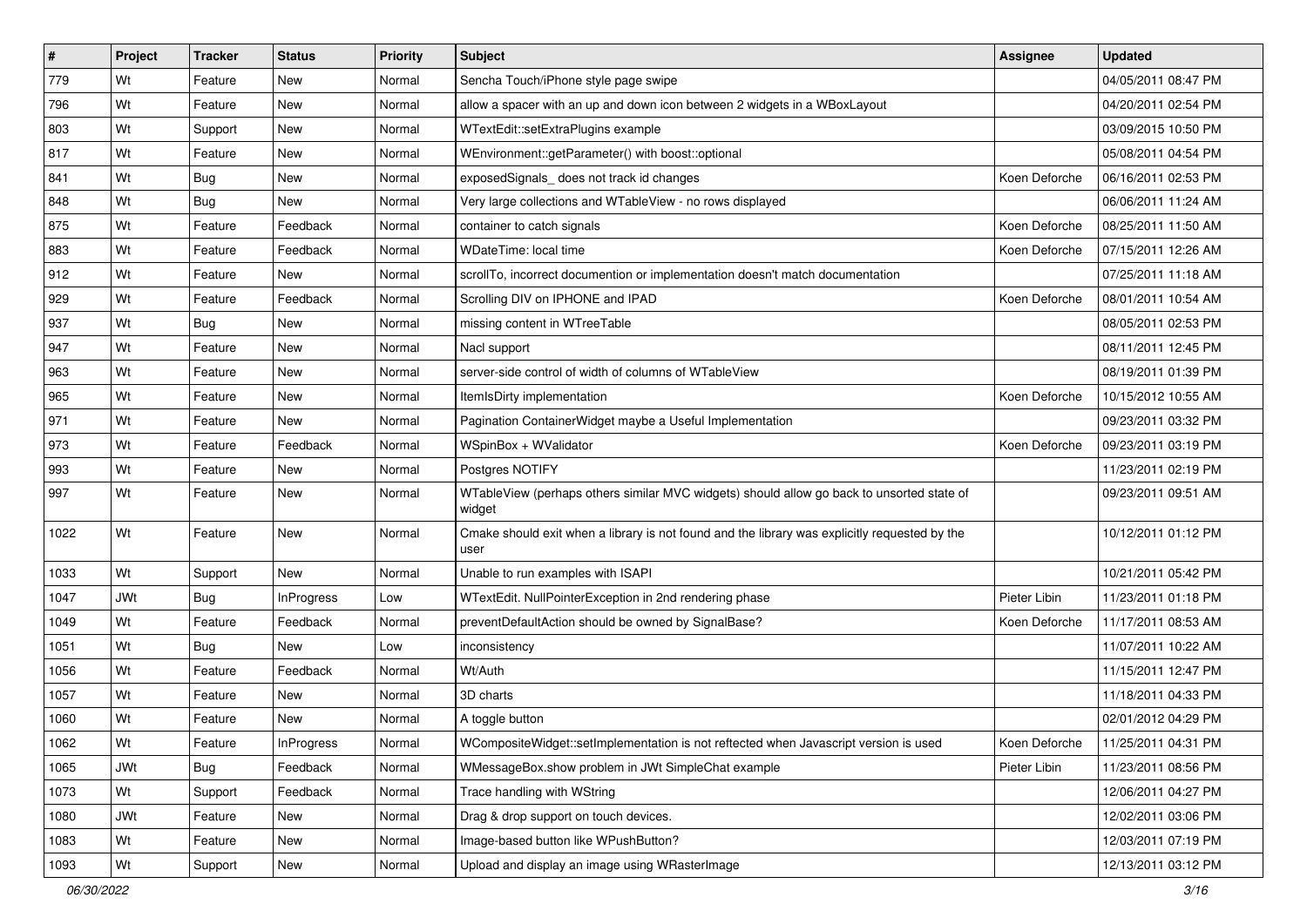| $\sharp$ | Project    | <b>Tracker</b> | <b>Status</b>     | <b>Priority</b> | Subject                                                                                                      | Assignee      | <b>Updated</b>      |
|----------|------------|----------------|-------------------|-----------------|--------------------------------------------------------------------------------------------------------------|---------------|---------------------|
| 1096     | Wt         | Feature        | <b>InProgress</b> | Low             | add wt version check to the FindWt.cmake module.                                                             | Wim Dumon     | 09/18/2013 11:13 AM |
| 1109     | Wt         | <b>Bug</b>     | New               | Normal          | horizontal slider too short in grid layout if stretch factor set                                             |               | 12/22/2011 10:12 AM |
| 1110     | Wt         | Feature        | New               | Normal          | Add AudioMediaPlayerRole to ItemDataRole's with only text 'play'/or icon 'play' to allow playing<br>of songs |               | 12/22/2011 10:59 AM |
| 1113     | Wt         | Feature        | <b>New</b>        | Normal          | Send logs to SYSLOG Server using RFC 5424                                                                    |               | 08/21/2019 06:13 PM |
| 1117     | Wt         | Feature        | New               | Normal          | WProgressBar: implement using <progress></progress>                                                          |               | 01/04/2012 01:47 PM |
| 1132     | Wt         | Feature        | New               | Normal          | No default selection option for WSuggestionPopup                                                             |               | 01/12/2012 06:10 PM |
| 1138     | Wt         | Feature        | <b>InProgress</b> | Normal          | WInteractWidget for table rows etc.                                                                          | Koen Deforche | 01/24/2012 09:36 AM |
| 1144     | Wt         | <b>Bug</b>     | New               | Normal          | Wt::WTableView: spacer wont hide if wor height > 40                                                          |               | 01/23/2012 11:09 PM |
| 1150     | Wt         | Feature        | <b>New</b>        | Normal          | WTextArea::addText(const WString &text)                                                                      |               | 01/30/2012 10:06 AM |
| 1153     | Wt         | Feature        | New               | Normal          | Mac Ports                                                                                                    |               | 02/03/2012 10:25 PM |
| 1159     | Wt         | Feature        | <b>InProgress</b> | Normal          | Support .po files.                                                                                           |               | 10/15/2012 10:55 AM |
| 1160     | Wt         | Feature        | <b>New</b>        | Normal          | WMenu first and last visible items styling                                                                   |               | 02/06/2012 10:36 PM |
| 1163     | Wt         | Feature        | New               | Normal          | WTreeView/WTableView: make column absorb excess width                                                        |               | 02/09/2012 10:08 PM |
| 1173     | Wt         | Feature        | <b>New</b>        | Normal          | add function to WMediaPlayer to query whether the player can actually play the provided media                |               | 02/28/2012 11:52 AM |
| 1174     | Wt         | <b>Bug</b>     | New               | Normal          | problem with WSound loop on android and iOS                                                                  |               | 02/28/2012 01:17 PM |
| 1177     | Wt         | Feature        | <b>New</b>        | Normal          | Validators and css                                                                                           |               | 03/08/2012 08:50 AM |
| 1178     | Wt         | Support        | Feedback          | Normal          | WResource                                                                                                    |               | 03/12/2012 06:48 PM |
| 1181     | <b>JWt</b> | Feature        | New               | Normal          | add animation to dialogs example                                                                             |               | 03/09/2012 06:46 AM |
| 1185     | Wt         | Bug            | New               | Normal          | WTableView, WTreeView::setId() does not work                                                                 |               | 11/01/2012 01:49 PM |
| 1198     | Wt         | Support        | Feedback          | Normal          | Problem with cursorPosition                                                                                  |               | 03/29/2012 08:51 AM |
| 1201     | Wt         | Feature        | InProgress        | Normal          | Initialize WRasterImage from raw data                                                                        | Koen Deforche | 10/15/2012 10:55 AM |
| 1205     | Wt         | Feature        | InProgress        | Normal          | DEFAULT values (db serverside) for table fields                                                              | Koen Deforche | 10/15/2012 10:56 AM |
| 1216     | Wt         | Feature        | New               | Normal          | Indexing multiple columns in a database table                                                                |               | 03/30/2012 05:33 AM |
| 1218     | Wt         | Feature        | New               | Normal          | Url's in header of WStandardItemModel                                                                        | Koen Deforche | 04/03/2012 12:14 PM |
| 1222     | Wt         | Bug            | New               | Normal          | widget gallery: missing image in Ext::ComboBox example                                                       |               | 07/07/2012 01:10 PM |
| 1226     | <b>JWt</b> | <b>Bug</b>     | Feedback          | Normal          | Some X-axis opions are ignored for category charts                                                           | Koen Deforche | 04/11/2012 10:46 PM |
| 1234     | Wt         | Bug            | New               | Low             | paintbrush example: problem with cursor in chrome                                                            |               | 04/12/2012 05:14 PM |
| 1236     | Wt         | <b>Bug</b>     | New               | Normal          | WPainter.setWindow() causes WPainterPath to work incorrect for WPaintedWidget::PngImage                      |               | 04/01/2013 03:54 PM |
| 1244     | Wt         | <b>Bug</b>     | New               | Normal          | FindWt.cmake is installed to the wrong location by the default install target                                |               | 04/19/2012 09:35 PM |
| 1248     | Wt         | Feature        | New               | Normal          | avoid qt/boost signals clash                                                                                 |               | 04/20/2012 08:01 PM |
| 1250     | JWt        | Bug            | <b>InProgress</b> | Normal          | strange behaviour with drag and drop + changing widget parent                                                | Koen Deforche | 07/06/2012 12:37 PM |
| 1251     | Wt         | Feature        | New               | Normal          | Support for namespace in html element                                                                        |               | 04/21/2012 08:30 PM |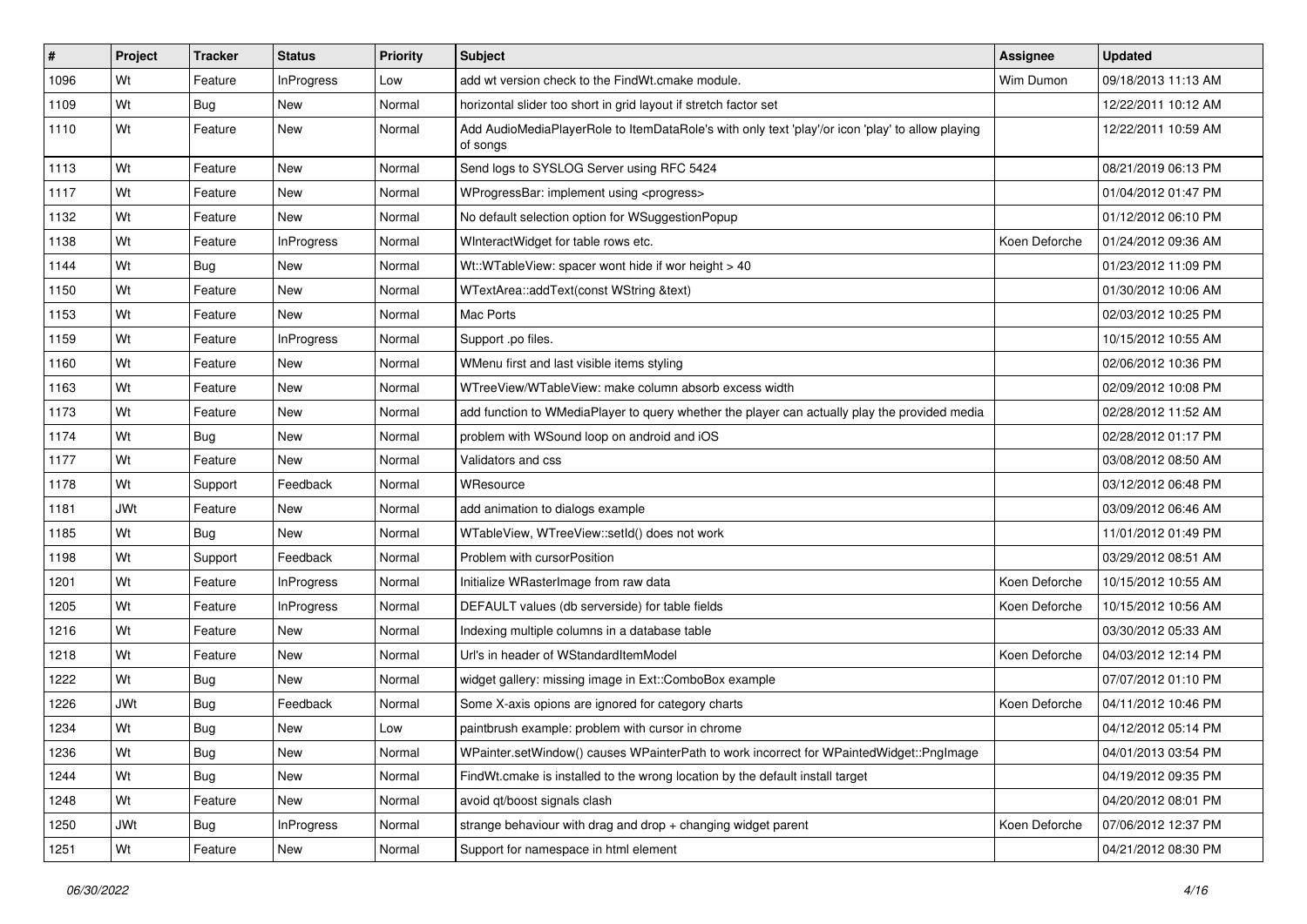| $\vert$ # | Project    | <b>Tracker</b> | <b>Status</b>     | <b>Priority</b> | Subject                                                                   | <b>Assignee</b> | <b>Updated</b>      |
|-----------|------------|----------------|-------------------|-----------------|---------------------------------------------------------------------------|-----------------|---------------------|
| 1258      | Wt         | Feature        | New               | Normal          | create a utility function to return the resolution of an png or gif image |                 | 04/26/2012 03:19 PM |
| 1261      | Wt         | Feature        | <b>New</b>        | Normal          | Lua Binding                                                               |                 | 04/26/2012 06:36 PM |
| 1263      | <b>JWt</b> | Feature        | New               | Normal          | Event handler for drag-in and drag-out (DD-3)                             |                 | 04/27/2012 12:52 PM |
| 1264      | JWt        | Feature        | <b>New</b>        | High            | Drag & drop Support for touch devices (DD-4)                              |                 | 04/27/2012 12:52 PM |
| 1265      | <b>JWt</b> | Feature        | New               | High            | Distinguish area's of a chart (CHART-1)                                   |                 | 04/27/2012 12:53 PM |
| 1270      | <b>JWt</b> | Feature        | <b>New</b>        | High            | Align chart grid on value (CHART-12)                                      |                 | 04/27/2012 12:59 PM |
| 1271      | <b>JWt</b> | Feature        | New               | High            | Automatic axes margins (CHART-14)                                         |                 | 04/27/2012 01:02 PM |
| 1272      | <b>JWt</b> | Feature        | New               | High            | Custom data/label chart formatting (CHART-15)                             |                 | 04/27/2012 01:03 PM |
| 1292      | Wt         | Feature        | <b>New</b>        | Normal          | WCartesianChart                                                           |                 | 05/16/2012 06:32 PM |
| 1295      | Wt         | Support        | Feedback          | Normal          | boost signals link error                                                  |                 | 06/07/2012 06:08 PM |
| 1298      | <b>JWt</b> | Support        | New               | Normal          | Hello World Example not working with UTF-8 characters on IE9              |                 | 10/14/2013 10:42 PM |
| 1299      | Wt         | Feature        | New               | Normal          | "disabled" edited by a js                                                 |                 | 05/22/2012 10:23 AM |
| 1301      | Wt         | <b>Bug</b>     | <b>New</b>        | Normal          | Few positioning WCartesianChart bugs                                      |                 | 05/24/2012 08:02 PM |
| 1308      | Wt         | Bug            | New               | Low             | Compilation with Wt::Ext headers is broken using WT_NO_SLOT_MACROS        |                 | 05/28/2012 09:22 PM |
| 1311      | Wt         | Feature        | <b>New</b>        | Normal          | OAuth 1 support (for Twitter sign-in)                                     |                 | 06/07/2012 06:01 PM |
| 1314      | Wt         | Support        | Feedback          | Normal          | Drag and Drop                                                             |                 | 10/15/2012 11:07 AM |
| 1319      | Wt         | Support        | Feedback          | Normal          | WMediaPlayer resources error in 3.2.1                                     | Koen Deforche   | 06/07/2012 04:06 PM |
| 1324      | Wt         | Bug            | Feedback          | Normal          | Positioning Issue - Wt:: WDialog:: positionAt()                           | Koen Deforche   | 11/01/2012 01:58 PM |
| 1329      | Wt         | Support        | Feedback          | Normal          | Prevent "Back"-Navigation                                                 | Koen Deforche   | 06/21/2012 08:11 AM |
| 1333      | Wt         | Bug            | Feedback          | Normal          | Inheritance Issue - Decoration Style                                      |                 | 02/05/2013 10:25 AM |
| 1340      | Wt         | Support        | Feedback          | Normal          | button                                                                    |                 | 06/28/2012 09:42 PM |
| 1347      | Wt         | Bug            | <b>InProgress</b> | Normal          | Pasting a control character into a WLineEdit causes lockup                | Koen Deforche   | 02/24/2014 05:47 PM |
| 1355      | Wt         | Support        | <b>New</b>        | Normal          | misc questions - dbo, treeview, model                                     |                 | 07/11/2012 02:03 AM |
| 1356      | Wt         | Feature        | <b>InProgress</b> | Normal          | WApplication::bind() protection layer issue                               | Koen Deforche   | 02/05/2013 10:18 AM |
| 1357      | Wt         | Bug            | <b>New</b>        | Normal          | Fix compilation warning (enum not handled in switch)                      |                 | 07/13/2012 03:09 AM |
| 1361      | Wt         | Feature        | InProgress        | Normal          | Add native persistence/serialization to Widgets                           | Wim Dumon       | 07/31/2013 01:18 PM |
| 1375      | Wt         | Bug            | New               | Normal          | main page: chat can not be opened, if language was changed                |                 | 07/27/2012 07:52 PM |
| 1376      | <b>JWt</b> | <b>Bug</b>     | InProgress        | Normal          | Documentation bug: boost::any() in WAbstractItemModel                     | Koen Deforche   | 10/23/2012 09:09 AM |
| 1395      | Wt         | <b>Bug</b>     | New               | Normal          | Problem with modal dialogs                                                |                 | 09/05/2012 10:49 AM |
| 1396      | Wt         | <b>Bug</b>     | Feedback          | Normal          | configure bug in winst PKG_CHECK_MODULES(libpng                           | Koen Deforche   | 02/23/2014 01:56 PM |
| 1397      | Wt         | Bug            | New               | Normal          | WTemplate causes JavaScript errors                                        |                 | 11/01/2012 02:06 PM |
| 1406      | Wt         | Feature        | New               | Normal          | option to use HTML version of WTableView in Ajax session                  |                 | 09/18/2012 12:15 AM |
| 1414      | Wt         | Feature        | New               | Normal          | Prevent that WDialog gets bigger then the viewport                        |                 | 08/31/2012 05:23 PM |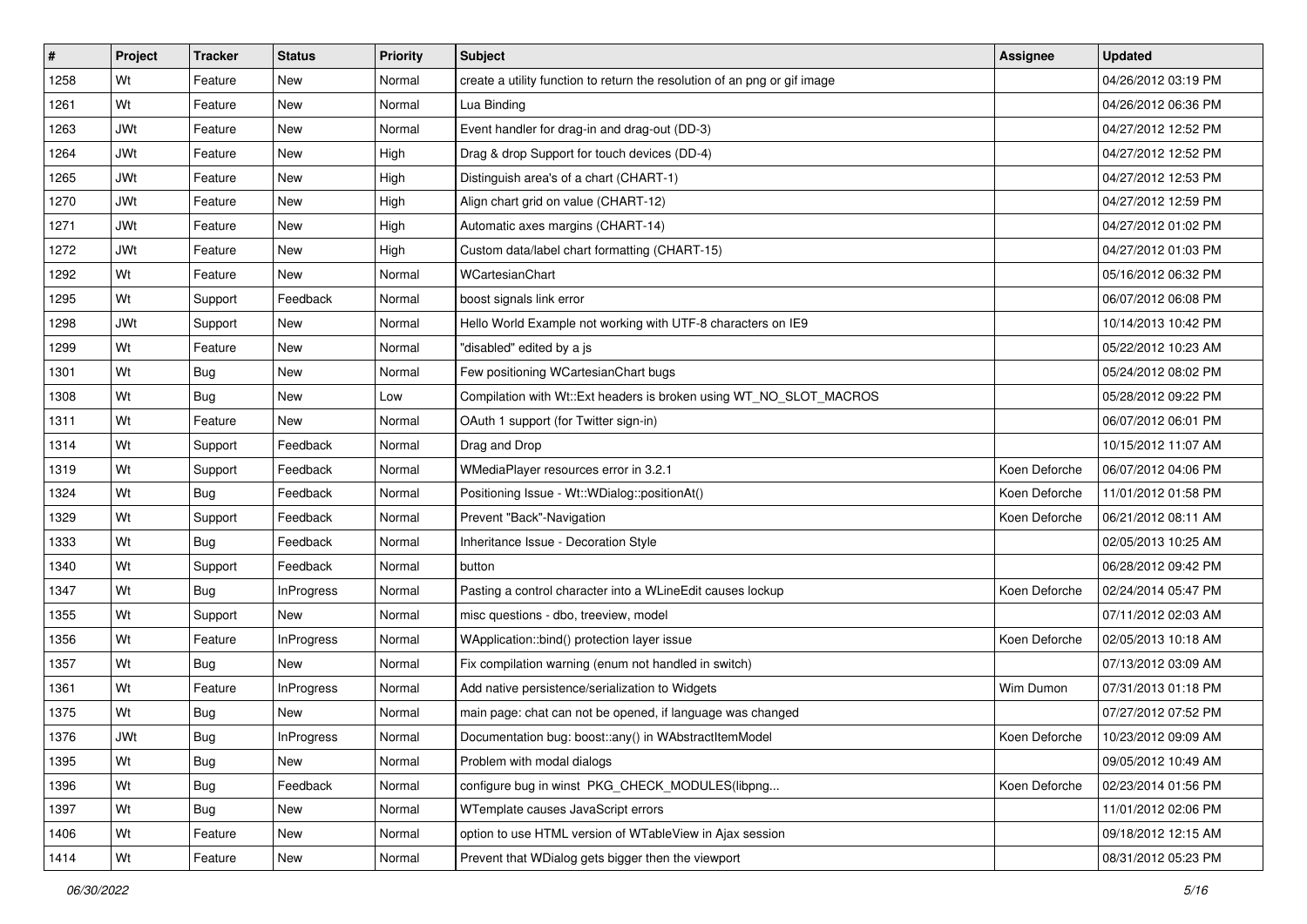| $\vert$ # | Project    | <b>Tracker</b> | <b>Status</b>     | <b>Priority</b> | <b>Subject</b>                                                                      | <b>Assignee</b> | <b>Updated</b>      |
|-----------|------------|----------------|-------------------|-----------------|-------------------------------------------------------------------------------------|-----------------|---------------------|
| 1418      | Wt         | Feature        | New               | Normal          | Split out the bootstrap methods per entry point                                     |                 | 09/05/2012 10:10 AM |
| 1433      | Wt         | Bug            | Feedback          | Normal          | Dbo: crash when sort QueryModel for query, including orderBy with bound values      |                 | 01/10/2013 09:46 AM |
| 1435      | Wt         | Feature        | New               | Normal          | Wt::Dbo: implement mark&sweep to break circular dependencies                        |                 | 09/11/2012 09:02 PM |
| 1439      | Wt         | Feature        | <b>New</b>        | Normal          | WServer: add method reloading config file                                           |                 | 09/19/2012 09:29 AM |
| 1440      | Wt         | Bug            | <b>New</b>        | Normal          | SHARED_LIBS overridden                                                              |                 | 09/19/2012 05:56 PM |
| 1441      | Wt         | Feature        | <b>New</b>        | Normal          | allow to reimplement absolute URL generation function, which is used by the library |                 | 09/20/2012 11:16 PM |
| 1444      | Wt         | Support        | Feedback          | Normal          | how to save a binary file of the postgres database to a file on disk                |                 | 10/05/2012 03:24 PM |
| 1446      | Wt         | <b>Bug</b>     | InProgress        | Low             | setBodyClass seems not to work on iPhone's Safari                                   | Koen Deforche   | 10/02/2012 09:39 AM |
| 1448      | Wt         | <b>Bug</b>     | New               | Normal          | Stale server-* files in /var/run/wt                                                 |                 | 10/03/2012 05:58 PM |
| 1449      | Wt         | <b>Bug</b>     | Feedback          | Normal          | Invalid read of size 8                                                              | Koen Deforche   | 11/02/2012 07:47 PM |
| 1459      | Wt         | Feature        | New               | Normal          | Wt::DBO :: 7.4. Specifying a composite natural primary key                          |                 | 10/13/2012 03:01 PM |
| 1461      | Wt         | Feature        | New               | Normal          | AuthWidget: enable login and password autocompletion                                |                 | 10/09/2012 10:00 PM |
| 1464      | Wt         | Feature        | Feedback          | Normal          | Option to compress data transferred through WebSocket                               |                 | 11/09/2012 01:15 PM |
| 1469      | <b>JWt</b> | <b>Bug</b>     | <b>InProgress</b> | Normal          | License issue                                                                       | Wim Dumon       | 09/22/2013 11:04 AM |
| 1479      | Wt         | <b>Bug</b>     | <b>InProgress</b> | Normal          | [Wt::Dbo] [PostgresSQL] ptr.modify() : clear on collection                          | Koen Deforche   | 03/09/2015 11:47 AM |
| 1484      | Wt         | Bug            | New               | Normal          | WEnvironment.clientAddress() is not updated when client address is changed          |                 | 10/18/2012 07:55 AM |
| 1490      | Wt         | Feature        | <b>InProgress</b> | Normal          | WTableView: add option to prevent it from listening on click event                  | Koen Deforche   | 10/22/2012 12:05 PM |
| 1491      | Wt         | Feature        | Feedback          | Normal          | Javascript debug options: add option 'quiet'                                        |                 | 10/22/2012 03:51 PM |
| 1493      | Wt         | Feature        | New               | Normal          | TreeTable                                                                           |                 | 10/21/2012 06:27 PM |
| 1500      | Wt         | <b>Bug</b>     | <b>New</b>        | Normal          | provide way to make WTreeTable's items' content selectable                          |                 | 10/28/2012 03:01 PM |
| 1502      | Wt         | <b>Bug</b>     | Feedback          | Normal          | Unable to use HTML entity in WComboBox                                              |                 | 10/31/2012 08:13 AM |
| 1508      | Wt         | <b>Bug</b>     | New               | Low             | mistake in description of WApplication::messageResourceBundle                       |                 | 08/30/2013 04:37 PM |
| 1509      | Wt         | Bug            | Feedback          | Normal          | possible segfault in Wt                                                             |                 | 11/20/2012 08:31 AM |
| 1516      | Wt         | Feature        | New               | Low             | WTemplate from File                                                                 |                 | 11/09/2012 04:16 AM |
| 1518      | Wt         | Feature        | New               | Low             | Wt::Mail connect to remote SMTP Server                                              |                 | 05/18/2017 10:44 AM |
| 1519      | Wt         | Feature        | Feedback          | Normal          | WPainter:: Image and https                                                          | Koen Deforche   | 12/15/2012 09:57 PM |
| 1520      | Wt         | Bug            | Feedback          | Normal          | Widgets misaligned in WTreeTable                                                    |                 | 11/20/2012 08:34 AM |
| 1522      | Wt         | Bug            | Feedback          | Normal          | [Wt 3.2.2] [Postgresql] statement not recycled after exception while .remove()      | Koen Deforche   | 12/15/2012 10:09 PM |
| 1573      | Wt         | Feature        | New               | Normal          | Support for Intergrated Windows Authentication                                      |                 | 11/28/2012 12:00 AM |
| 1578      | Wt         | Feature        | Feedback          | Normal          | Why not: WOpenStreetMap?                                                            |                 | 04/09/2013 01:19 PM |
| 1581      | Wt         | Bug            | Feedback          | Normal          | WResource::handleRequest: pure virtual method called                                |                 | 01/08/2013 01:44 PM |
| 1585      | Wt         | Feature        | New               | Normal          | do not upload contents of non-changed form widget                                   |                 | 11/29/2012 10:12 AM |
| 1595      | Wt         | Feature        | New               | High            | WTreeView, WTableVew - start drag-n-drop on mouseWentDown                           | Koen Deforche   | 11/30/2012 10:40 AM |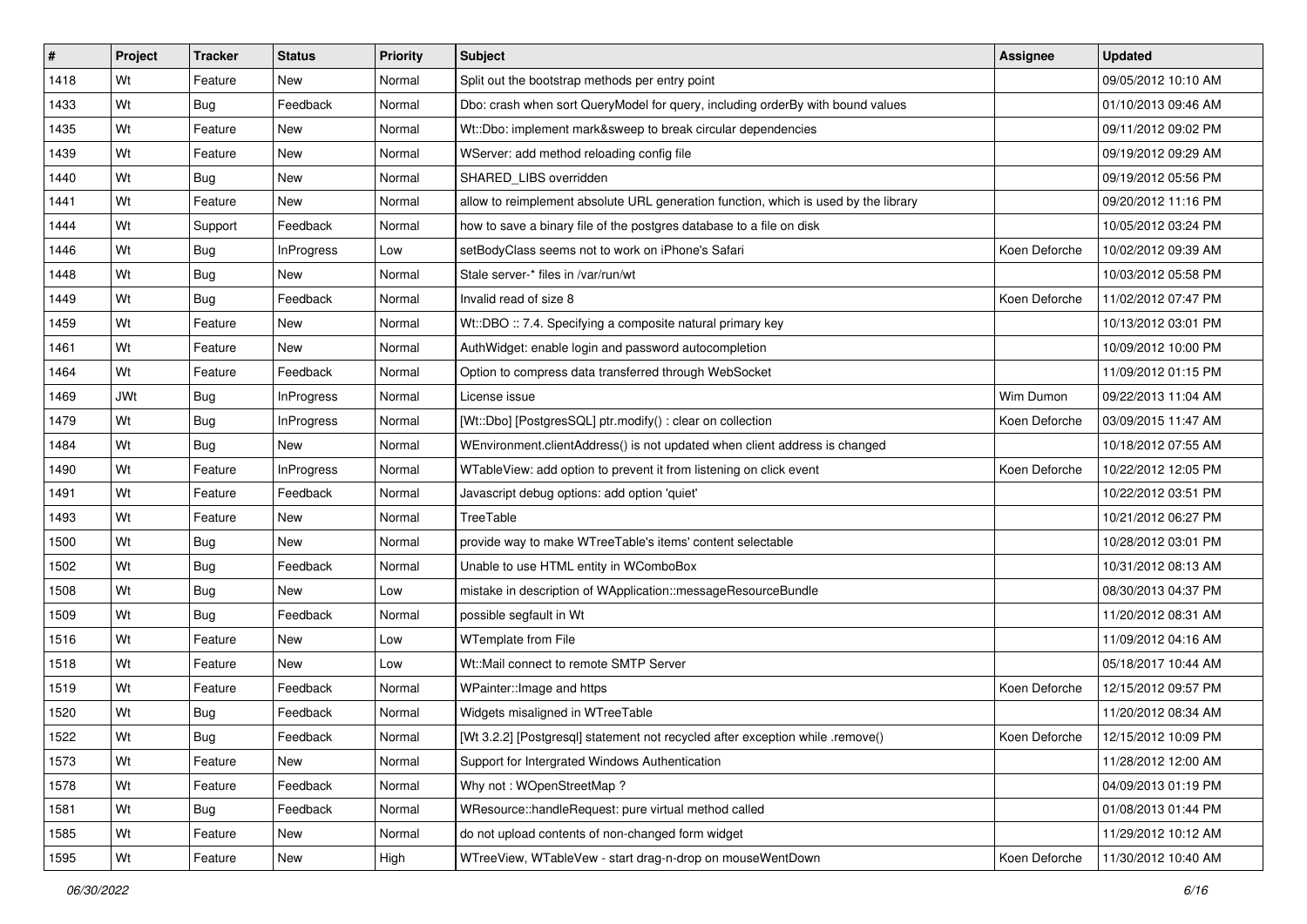| $\vert$ # | Project    | <b>Tracker</b> | <b>Status</b>     | <b>Priority</b> | Subject                                                                                    | <b>Assignee</b> | <b>Updated</b>      |
|-----------|------------|----------------|-------------------|-----------------|--------------------------------------------------------------------------------------------|-----------------|---------------------|
| 1601      | Wt         | <b>Bug</b>     | New               | Normal          | Wt Ui Creation                                                                             | Koen Deforche   | 02/11/2013 07:07 AM |
| 1605      | <b>JWt</b> | Support        | Feedback          | Low             | Corporate Identity                                                                         |                 | 12/16/2012 02:25 PM |
| 1608      | Wt         | Feature        | New               | Normal          | chart improvements                                                                         |                 | 01/03/2013 11:15 AM |
| 1622      | Wt         | Feature        | New               | Normal          | WSpinBox: set type="number"                                                                |                 | 12/26/2012 07:12 AM |
| 1624      | Wt         | Bug            | Feedback          | Normal          | Allowed usernames in Auth::RegistrationModel too generous, should be customizable          |                 | 12/31/2012 09:07 AM |
| 1630      | Wt         | Support        | Feedback          | Normal          | Existing site embedded to Wt application                                                   |                 | 01/25/2013 02:55 PM |
| 1648      | Wt         | Support        | Feedback          | Normal          | how to use nginx as a reverse proxy with wthttpd                                           |                 | 05/27/2013 02:57 PM |
| 1649      | Wt         | Support        | Feedback          | Normal          | WStandardItemModel & WSortFilterProxyModel for n clients                                   |                 | 02/13/2013 05:46 PM |
| 1652      | Wt         | Feature        | <b>New</b>        | Normal          | Support hiding of both row and columns in tables                                           |                 | 01/30/2013 07:18 AM |
| 1707      | Wt         | Feature        | New               | Normal          | internationalization                                                                       | Koen Deforche   | 08/01/2013 09:41 PM |
| 1710      | Wt         | Bug            | Feedback          | Low             | askRender crashing                                                                         |                 | 02/20/2013 10:33 AM |
| 1719      | Wt         | <b>Bug</b>     | Feedback          | Normal          | troubles with WTableView                                                                   |                 | 03/02/2013 09:43 PM |
| 1748      | Wt         | Feature        | Feedback          | Normal          | WLineEdit::setEmptyText() (among other methods) should _also_ accept WText:: class strings |                 | 03/26/2013 08:20 AM |
| 1755      | Wt         | Feature        | New               | Normal          | Support icons in plain menu items.                                                         |                 | 04/01/2014 04:21 PM |
| 1757      | Wt         | Feature        | New               | Normal          | Follow wise advise to boost imperformance of WebUtils.C *toa                               |                 | 03/21/2013 10:16 AM |
| 1758      | Wt         | Feature        | New               | Normal          | Review of access specifiers of widget member variables.                                    |                 | 03/21/2013 10:48 AM |
| 1796      | Wt         | Support        | New               | Normal          | Cannot access http://www.webtoolkit.eu/widgets/ from iPad or iPhone                        |                 | 03/28/2013 03:19 PM |
| 1797      | Wt         | Bug            | New               | Normal          | clang warnings in Wt headers                                                               |                 | 03/29/2013 02:32 AM |
| 1798      | Wt         | Bug            | New               | Normal          | WSuggestionPopup doesn't work on mobile browsers                                           |                 | 03/31/2013 01:02 PM |
| 1799      | Wt         | Feature        | <b>New</b>        | Normal          | Wt.Dbo and Boost.coroutine                                                                 |                 | 03/31/2013 04:10 PM |
| 1800      | Wt         | Feature        | Feedback          | Normal          | Could you simply Use OTL as a dependancies for generic ODBC connector and OCCI             | Anonymous       | 09/27/2013 12:22 PM |
| 1810      | Wt         | Support        | Feedback          | Normal          | <b>Build Error</b>                                                                         | Wim Dumon       | 04/04/2013 09:15 AM |
| 1814      | Wt         | Bug            | <b>New</b>        | Normal          | Freeze on database server restart                                                          |                 | 04/05/2013 06:21 AM |
| 1817      | Wt         | Bug            | New               | Low             | popupmenu does not trigger topleft                                                         |                 | 04/05/2013 07:25 PM |
| 1825      | Wt         | Feature        | <b>InProgress</b> | Normal          | Stream webcam video with WMediaPlayer                                                      | Pieter Verberck | 06/06/2013 01:14 PM |
| 1836      | <b>JWt</b> | Support        | Feedback          | Normal          | IOException on WebResponse.flush() when using animations                                   | Koen Deforche   | 10/14/2013 10:52 PM |
| 1844      | Wt         | Feature        | Feedback          | Normal          | WModelIndex                                                                                | Koen Deforche   | 06/05/2013 08:52 PM |
| 1863      | Wt         | Bug            | Feedback          | Normal          | WObject::swapChildren(WObject *A, WObject *B)                                              |                 | 06/05/2013 09:00 AM |
| 1866      | Wt         | <b>Bug</b>     | New               | Low             | Incorrect styling of bootstrap-themed tabs without javascript                              | Koen Deforche   | 09/10/2013 11:09 AM |
| 1884      | Wt         | <b>Bug</b>     | <b>InProgress</b> | High            | WServer post and stop - does not push the GUI updates to the client                        | Koen Deforche   | 03/09/2015 11:28 PM |
| 1890      | <b>JWt</b> | <b>Bug</b>     | Feedback          | Normal          | Regression of animated WDialog                                                             | Koen Deforche   | 10/16/2013 06:04 PM |
| 1900      | Wt         | Feature        | New               | Normal          | HTML5 Color Picker                                                                         |                 | 05/10/2013 05:42 PM |
| 1905      | Wt         | Feature        | <b>InProgress</b> | Normal          | TinyMCE 4.0 support                                                                        | Koen Deforche   | 04/01/2014 04:21 PM |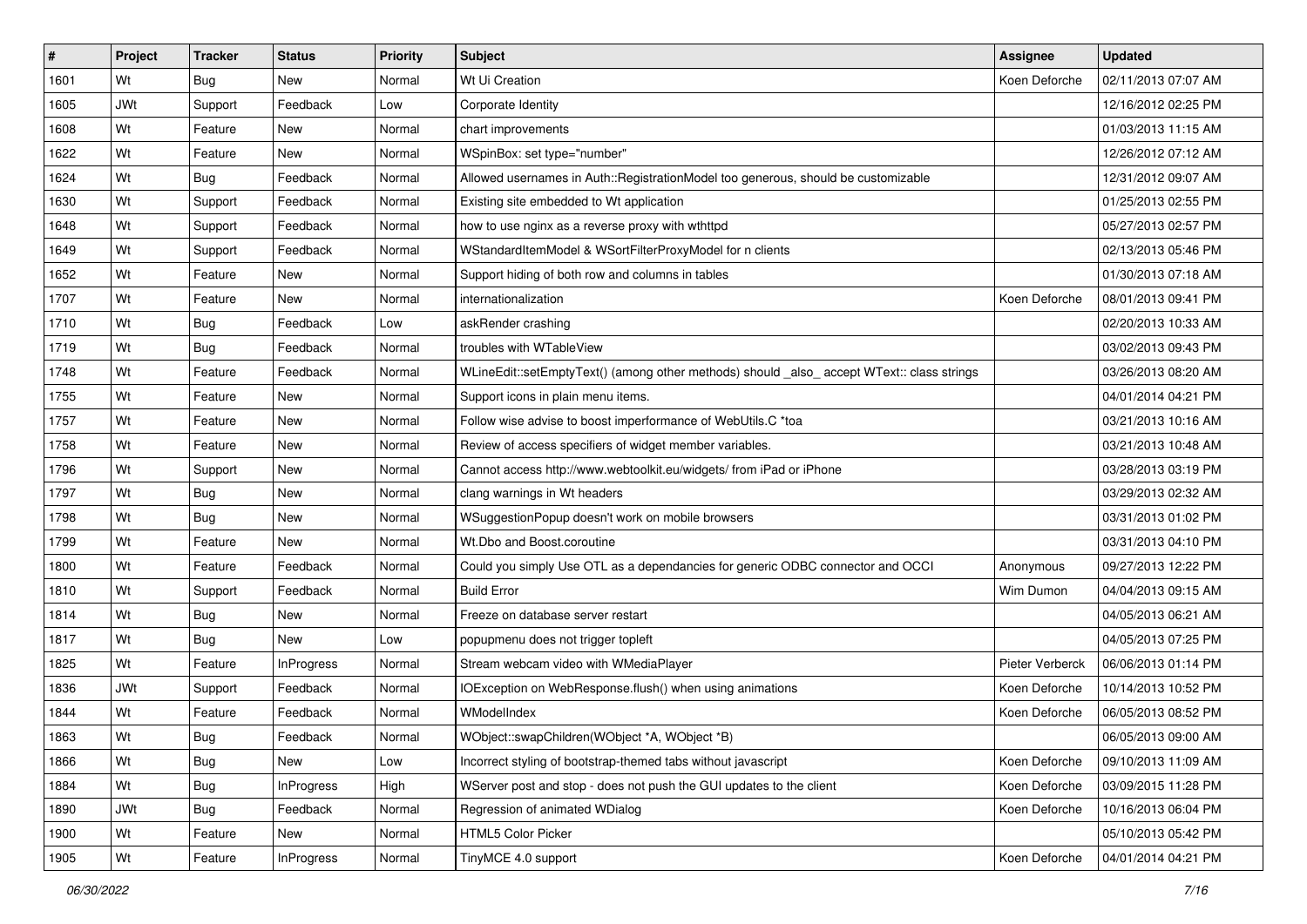| #    | Project    | <b>Tracker</b> | <b>Status</b>     | <b>Priority</b> | <b>Subject</b>                                                                                      | <b>Assignee</b> | <b>Updated</b>      |
|------|------------|----------------|-------------------|-----------------|-----------------------------------------------------------------------------------------------------|-----------------|---------------------|
| 1912 | Wt         | Feature        | New               | Normal          | Javascript blur event not receicved in IE 10 for a div with tabindex=0 when clicking in the div     | Koen Deforche   | 02/18/2014 11:20 PM |
| 1915 | Wt         | Bug            | <b>New</b>        | Low             | (GIT) CSS Parser consumes enormous amounts of memory while compiling                                |                 | 05/30/2013 07:21 AM |
| 1944 | Wt         | Feature        | New               | High            | Customize WMenu                                                                                     | Koen Deforche   | 02/24/2014 06:36 PM |
| 1946 | Wt         | <b>Bug</b>     | New               | Low             | (GIT) SQL parser uses enormous amounts of memory while compiling                                    |                 | 05/31/2013 12:17 PM |
| 1975 | Wt         | Bug            | <b>New</b>        | Normal          | WBoxLayout::setResizable using BottomToTop or RightToLeft direction                                 |                 | 06/11/2013 01:18 PM |
| 1980 | Wt         | <b>Bug</b>     | New               | Normal          | WAbstractMedia::setAlternativeContent not used on iPad                                              |                 | 06/13/2013 02:26 PM |
| 1985 | Wt         | <b>Bug</b>     | Feedback          | Normal          | WPanel expand/collapse broken with Bootstrap responsive features                                    | Koen Deforche   | 06/24/2013 12:45 PM |
| 1989 | Wt         | Support        | <b>InProgress</b> | Normal          | Please consider releasing Dbo with more permissive (LGPL, MIT, BSD) license                         | Wim Dumon       | 09/15/2014 03:26 PM |
| 1990 | Wt         | Feature        | Feedback          | Normal          | show image ondemand                                                                                 | Koen Deforche   | 06/25/2013 04:47 PM |
| 1991 | Wt         | Support        | Feedback          | Normal          | WT in QTCreator Windows                                                                             | Wim Dumon       | 07/10/2013 01:08 AM |
| 2020 | Wt         | Feature        | New               | Low             | <b>Installation Enhancements</b>                                                                    |                 | 07/08/2013 12:17 PM |
| 2021 | Wt         | <b>Bug</b>     | New               | Normal          | WTableView cannot be disabled                                                                       |                 | 07/08/2013 03:28 PM |
| 2025 | JWt        | <b>Bug</b>     | <b>New</b>        | High            | Dependency with VecMath 1.5.2 is missing                                                            | Koen Deforche   | 10/14/2013 09:34 PM |
| 2038 | Wt         | Feature        | New               | Low             | Wt::boost_any_traits should support optional types                                                  |                 | 07/16/2013 09:49 AM |
| 2044 | <b>JWt</b> | <b>Bug</b>     | Resolved          | High            | No API to set angles and zoom levels for 3D charts                                                  | Korneel Dumon   | 06/04/2014 04:51 PM |
| 2046 | Wt         | Support        | <b>InProgress</b> | Normal          | Navigation bar with autopopup submenu                                                               | Koen Deforche   | 02/24/2014 05:59 PM |
| 2051 | Wt         | Feature        | <b>New</b>        | Normal          | Wt::WItemDelegate validation                                                                        |                 | 07/24/2013 03:20 PM |
| 2065 | Wt         | Support        | Feedback          | Normal          | Failure to locate library file                                                                      | Koen Deforche   | 08/13/2013 04:16 AM |
| 2076 | Wt         | Feature        | New               | Normal          | WResponsiveLayout                                                                                   |                 | 07/31/2013 11:24 AM |
| 2077 | Wt         | Feature        | New               | Normal          | Support Twitter Bootstrap v3                                                                        |                 | 07/31/2013 11:27 AM |
| 2082 | Wt         | <b>Bug</b>     | New               | Normal          | Long response can cause exhausting the thread pool                                                  |                 | 08/02/2013 11:12 AM |
| 2086 | <b>JWt</b> | <b>Bug</b>     | Resolved          | High            | No API to ignore values in bar chart series                                                         | Korneel Dumon   | 06/04/2014 04:53 PM |
| 2088 | <b>JWt</b> | <b>Bug</b>     | Feedback          | High            | Legend not visible for scatter and surface plots                                                    | Korneel Dumon   | 10/14/2013 09:30 PM |
| 2092 | Wt         | <b>Bug</b>     | New               | Normal          | WWidget::toggleStyleClass() should manage its state                                                 |                 | 08/07/2013 02:14 PM |
| 2093 | Wt         | <b>Bug</b>     | Feedback          | Low             | Wt::Mail can't resole localhost                                                                     |                 | 08/12/2013 03:43 PM |
| 2094 | Wt         | Feature        | <b>New</b>        | Low             | No cbegin/cend for Dbo::collection ?                                                                |                 | 08/08/2013 01:56 AM |
| 2100 | <b>JWt</b> | <b>Bug</b>     | New               | Normal          | Right-click on 3D chart causes unwanted interaction                                                 |                 | 10/14/2013 09:30 PM |
| 2102 | Wt         | Feature        | New               | Normal          | WWidget: please add a method WWidget::scrollTo(WLength w, WLength y), or scrollTo( int x,<br>int y) | Koen Deforche   | 08/11/2013 03:21 PM |
| 2103 | Wt         | Bug            | Feedback          | Normal          | Trouble Setting up mod fcgi                                                                         |                 | 08/13/2013 12:07 PM |
| 2105 | Wt         | Support        | New               | Low             | Initializr                                                                                          |                 | 08/15/2013 08:28 AM |
| 2109 | Wt         | Feature        | New               | Low             | Vertical Toolbar                                                                                    |                 | 08/15/2013 11:59 PM |
| 2115 | Wt         | Support        | New               | Normal          | Running staging server subdomain on same server as production                                       |                 | 08/21/2013 07:19 AM |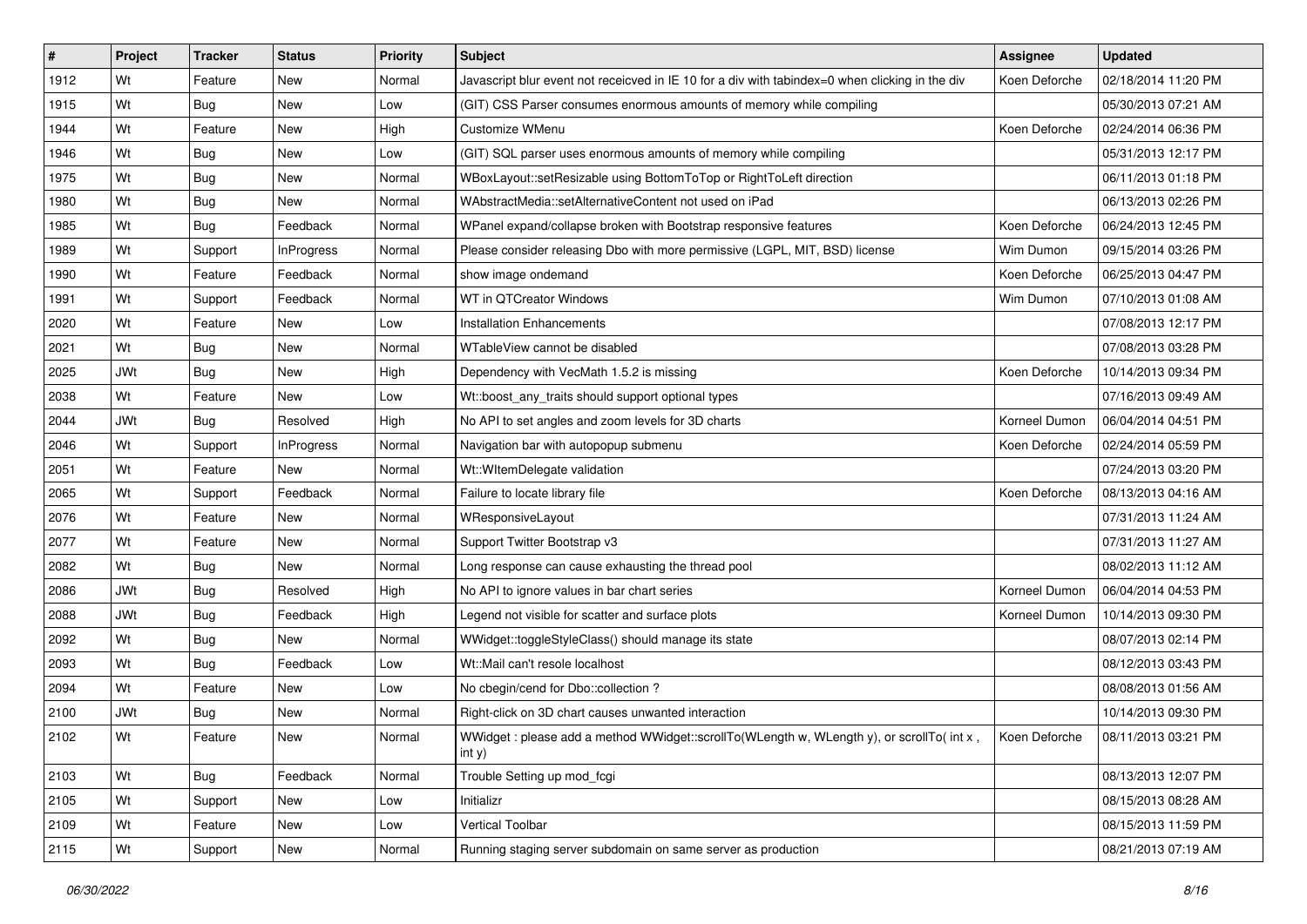| #    | Project | <b>Tracker</b> | <b>Status</b>     | <b>Priority</b> | <b>Subject</b>                                                                              | <b>Assignee</b> | <b>Updated</b>      |
|------|---------|----------------|-------------------|-----------------|---------------------------------------------------------------------------------------------|-----------------|---------------------|
| 2123 | Wt      | <b>Bug</b>     | <b>New</b>        | Normal          | WButtonGroup::checkedChanged() is emitted 2 time for the checked / unchecked radio buttons. |                 | 08/20/2013 12:19 PM |
| 2125 | Wt      | <b>Bug</b>     | Feedback          | Normal          | Wt internal error using WDatePicker (and others)                                            |                 | 09/10/2013 03:32 AM |
| 2131 | Wt      | <b>Bug</b>     | New               | Normal          | How to kill a session                                                                       |                 | 08/27/2013 01:43 PM |
| 2133 | Wt      | Feature        | <b>New</b>        | Normal          | process request file without caching complete request                                       |                 | 08/22/2013 09:59 AM |
| 2143 | Wt      | Feature        | New               | Normal          | Wt::Render: implement table-layout: fixed                                                   |                 | 08/22/2013 02:57 PM |
| 2145 | Wt      | Support        | Feedback          | Low             | Whttpd & /etc/hosts                                                                         |                 | 08/27/2013 05:42 PM |
| 2147 | Wt      | Support        | Feedback          | Normal          | Running examples using https on Windows 7                                                   |                 | 08/26/2013 01:22 PM |
| 2149 | Wt      | Feature        | <b>New</b>        | Normal          | Renderer: add support for background color on inline elements                               |                 | 04/01/2014 04:21 PM |
| 2156 | Wt      | Support        | Feedback          | Normal          | Switch between sqlite and postgre                                                           | Koen Deforche   | 09/04/2013 09:44 PM |
| 2157 | Wt      | Support        | Feedback          | Normal          | <b>Display Database Results</b>                                                             | Koen Deforche   | 08/27/2013 11:48 AM |
| 2158 | Wt      | Feature        | New               | Normal          | Add a feature example that illustrates Wt::Dbo::QueryModel                                  |                 | 04/01/2014 04:21 PM |
| 2159 | Wt      | <b>Bug</b>     | <b>New</b>        | Normal          | WPushButton with icon but empty label has icon off-centre                                   |                 | 08/27/2013 12:05 PM |
| 2161 | Wt      | Bug            | <b>New</b>        | Normal          | WLineEdit::setFocus fails in HEAD with bootstrap theme                                      |                 | 09/06/2013 02:55 PM |
| 2164 | Wt      | Feature        | New               | Normal          | <b>Update README Files</b>                                                                  |                 | 08/29/2013 09:48 PM |
| 2165 | Wt      | Feature        | <b>New</b>        | Normal          | <b>WTimePicker</b>                                                                          |                 | 07/20/2014 07:09 PM |
| 2166 | Wt      | Support        | Feedback          | Low             | PATH vs. /include dir                                                                       |                 | 09/02/2013 06:46 PM |
| 2170 | Wt      | Feature        | Feedback          | Normal          | Progress bar with infinite loop                                                             | Koen Deforche   | 09/12/2013 12:39 PM |
| 2171 | Wt      | <b>Bug</b>     | New               | Normal          | Can't resize WDialog in iPad (chrome or safari)                                             |                 | 09/03/2013 07:03 PM |
| 2172 | Wt      | <b>Bug</b>     | <b>New</b>        | Normal          | How to use jmeter                                                                           |                 | 09/03/2013 10:46 PM |
| 2174 | Wt      | Support        | Feedback          | Normal          | Trouble running tutorial5.C                                                                 | Koen Deforche   | 09/23/2013 01:53 PM |
| 2195 | Wt      | Support        | <b>InProgress</b> | Normal          | Popup MessageBox fails in NavigationBar Widget                                              | Wim Dumon       | 02/19/2014 12:55 AM |
| 2197 | Wt      | Feature        | New               | Normal          | <b>Twitter Service Class</b>                                                                |                 | 09/10/2013 11:11 AM |
| 2198 | Wt      | Feature        | New               | Normal          | <b>RPC</b>                                                                                  |                 | 09/10/2013 11:32 AM |
| 2202 | Wt      | Feature        | Feedback          | Normal          | Parent WObject parameter in WTimer single shot function                                     | Wim Dumon       | 09/16/2013 10:29 PM |
| 2203 | Wt      | <b>Bug</b>     | Feedback          | Normal          | cmath round problem                                                                         | Wim Dumon       | 09/16/2013 10:30 PM |
| 2211 | Wt      | Bug            | <b>New</b>        | Normal          | FindWt.cmake does not work                                                                  |                 | 10/24/2013 01:18 PM |
| 2214 | Wt      | Feature        | Feedback          | Normal          | Secure clear WString content                                                                |                 | 09/19/2013 11:52 AM |
| 2215 | Wt      | Feature        | New               | Normal          | Qt Creator plugin for Wt                                                                    |                 | 09/15/2013 01:15 PM |
| 2216 | Wt      | Feature        | New               | Normal          | worm as a tool for Wt                                                                       |                 | 09/16/2013 04:54 PM |
| 2217 | Wt      | <b>Bug</b>     | Feedback          | Normal          | Auth Module: Lost Password / Update Password Screen III Formed                              | Koen Deforche   | 03/12/2014 06:14 PM |
| 2218 | Wt      | Bug            | Feedback          | Normal          | Auth Module: Lost Password Expired Token Message: III Formed                                | Koen Deforche   | 03/12/2014 06:14 PM |
| 2219 | Wt      | Support        | Feedback          | Normal          | Please help me: Image isn't displayed                                                       |                 | 09/25/2013 03:53 PM |
| 2221 | Wt      | Feature        | New               | Low             | Drag&Drop without a "jumping" icon                                                          |                 | 09/18/2013 08:55 AM |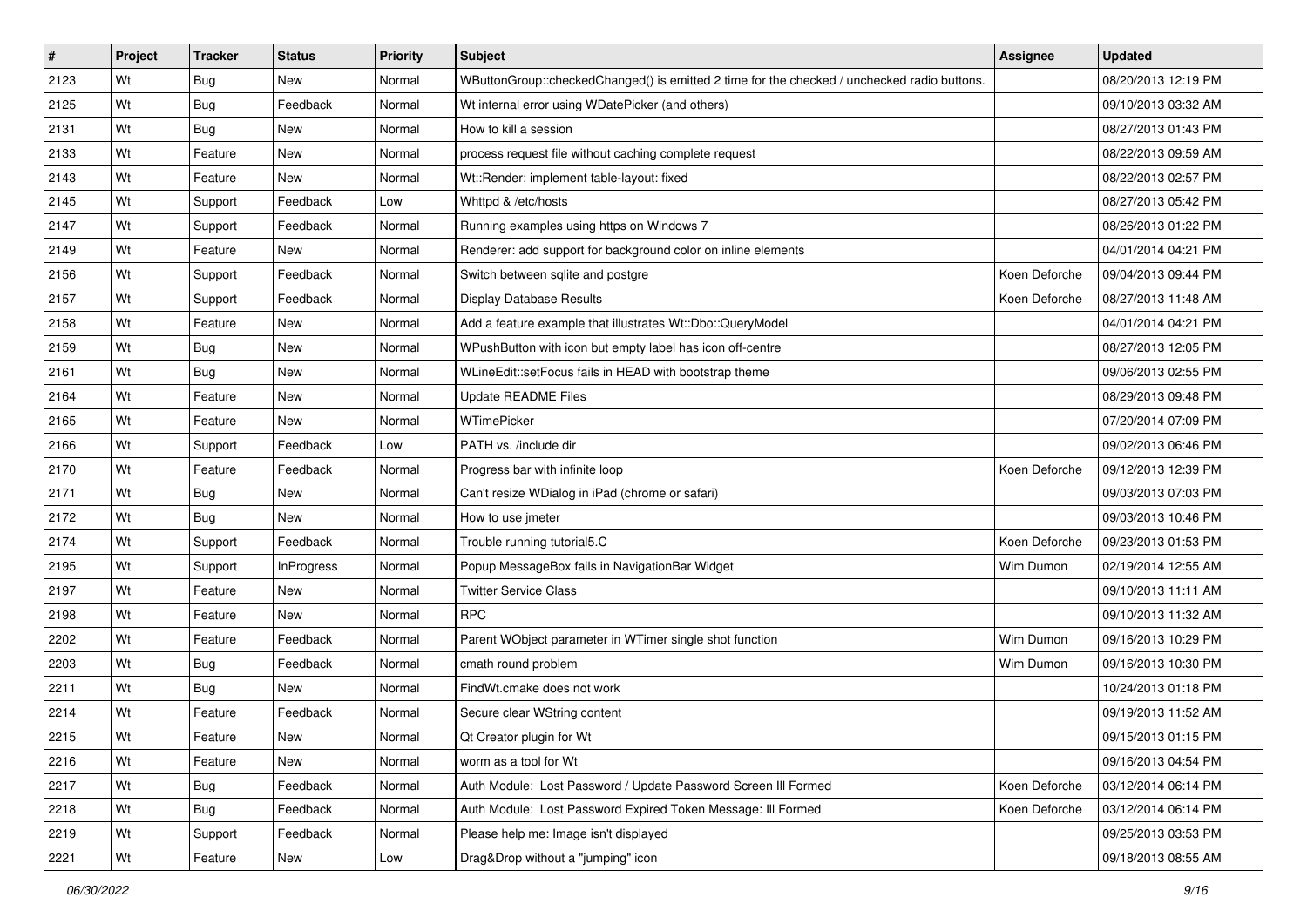| $\vert$ # | Project    | <b>Tracker</b> | <b>Status</b>     | <b>Priority</b> | Subject                                                                                                                       | <b>Assignee</b> | <b>Updated</b>      |
|-----------|------------|----------------|-------------------|-----------------|-------------------------------------------------------------------------------------------------------------------------------|-----------------|---------------------|
| 2234      | Wt         | Feature        | New               | Normal          | add property to set expiry date or maximum age                                                                                |                 | 09/18/2013 07:43 PM |
| 2235      | Wt         | Bug            | New               | Normal          | Minify and Compress css                                                                                                       |                 | 09/18/2013 07:45 PM |
| 2240      | Wt         | Feature        | New               | Normal          | Adding a 'Wt::ItemFlag::ItemIsHidden' flag                                                                                    |                 | 09/20/2013 02:15 PM |
| 2247      | Wt         | Support        | <b>New</b>        | Normal          | <b>CSS</b>                                                                                                                    | Anonymous       | 09/23/2013 03:44 PM |
| 2248      | Wt         | Feature        | New               | Normal          | add to wthttpd to support dedicated-process                                                                                   |                 | 09/23/2013 08:35 PM |
| 2252      | Wt         | Bug            | New               | Normal          | WTreeView drag operation not working with boostrap theme                                                                      |                 | 10/01/2013 10:49 AM |
| 2287      | Wt         | Feature        | New               | Normal          | Option to to have the header of WTabWidget at the bottom.                                                                     |                 | 10/04/2013 11:40 PM |
| 2305      | Wt         | Feature        | New               | Normal          | Qt3D                                                                                                                          | Wim Dumon       | 11/11/2014 05:25 PM |
| 2306      | Wt         | Support        | New               | Low             | <b>WAbstractItemView Subclass</b>                                                                                             |                 | 10/09/2013 02:22 PM |
| 2314      | Wt         | Support        | Feedback          | Normal          | Getting Up And Running on a Hostgator (SEO Hosting) VPS - Cent OS                                                             | Koen Deforche   | 10/13/2013 09:03 PM |
| 2318      | <b>JWt</b> | Feature        | Feedback          | Normal          | Members of eu.webtoolkit.jwt.Configuration should be protected, not private                                                   | Koen Deforche   | 10/15/2013 10:48 PM |
| 2319      | <b>JWt</b> | Bug            | Feedback          | Normal          | progressive bootstrap error: unusable application state following enableAjax ()                                               | Koen Deforche   | 10/21/2013 06:15 PM |
| 2320      | Wt         | Feature        | <b>New</b>        | Normal          | WAbstractArea add API calls to support dom node changes                                                                       |                 | 10/16/2013 10:33 AM |
| 2321      | Wt         | <b>Bug</b>     | New               | Normal          | removing WStackedWidget and re-adding it later goes wrong                                                                     |                 | 10/16/2013 05:51 PM |
| 2334      | Wt         | Support        | <b>New</b>        | Normal          | Wt::Auth and Active directory                                                                                                 |                 | 10/21/2013 01:16 AM |
| 2352      | Wt         | <b>Bug</b>     | New               | Normal          | WTableView, WTreeView large model support                                                                                     |                 | 10/22/2013 09:26 AM |
| 2353      | Wt         | Feature        | Feedback          | Normal          | Load certificate and private key from a X509 object and EVP_PKEY object                                                       | Wim Dumon       | 10/23/2013 03:18 PM |
| 2355      | Wt         | Bug            | New               | Normal          | problem in update button                                                                                                      |                 | 10/23/2013 07:52 PM |
| 2389      | Wt         | Feature        | New               | Normal          | Dojo Toolkit compatibiliti                                                                                                    |                 | 10/31/2013 07:02 PM |
| 2393      | Wt         | Bug            | <b>New</b>        | Normal          | Free function miss #include file directive documentation                                                                      |                 | 11/05/2013 11:48 AM |
| 2418      | Wt         | Support        | Feedback          | Normal          | help with handlePathChange and the back button                                                                                | Koen Deforche   | 12/06/2013 05:24 PM |
| 2419      | Wt         | Feature        | New               | Normal          | Implement SCGI connector                                                                                                      |                 | 11/15/2013 10:22 AM |
| 2420      | Wt         | Feature        | New               | Normal          | WPaintedWidget, WGLWidget: more flexible rendering options                                                                    |                 | 11/15/2013 10:33 AM |
| 2506      | Wt         | <b>Bug</b>     | <b>InProgress</b> | Low             | "columns are not aligned under the titles" issue using WTableView with scrollbars inside layout<br>in IE                      | Koen Deforche   | 02/20/2014 01:53 PM |
| 2509      | Wt         | Support        | Feedback          | Normal          | After page reload (key F5 in Chrome and Firefox) cookie with session is lost although remember<br>me was checked during login | Koen Deforche   | 12/10/2013 11:48 PM |
| 2513      | Wt         | Feature        | Feedback          | Normal          | MySQL stored procedures                                                                                                       | Koen Deforche   | 03/05/2015 11:06 PM |
| 2515      | Wt         | Bug            | New               | Low             | xhtml validation for WTemplate.                                                                                               |                 | 06/06/2014 05:29 PM |
| 2517      | <b>JWt</b> | Feature        | New               | Normal          | Add websockets support                                                                                                        | Koen Deforche   | 12/16/2013 03:49 PM |
| 2521      | Wt         | Feature        | InProgress        | Normal          | Toast                                                                                                                         |                 | 09/08/2015 10:20 AM |
| 2523      | Wt         | Feature        | New               | Normal          | MySal Connection Pool - terminated                                                                                            |                 | 12/30/2013 07:17 PM |
| 2524      | <b>JWt</b> | <b>Bug</b>     | Feedback          | Normal          | slow open on firefox and ie                                                                                                   | Koen Deforche   | 12/27/2013 12:31 PM |
| 2535      | Wt         | <b>Bug</b>     | Feedback          | Normal          | Reloading ptr <c> in a std::map database</c>                                                                                  | Koen Deforche   | 05/28/2014 09:16 PM |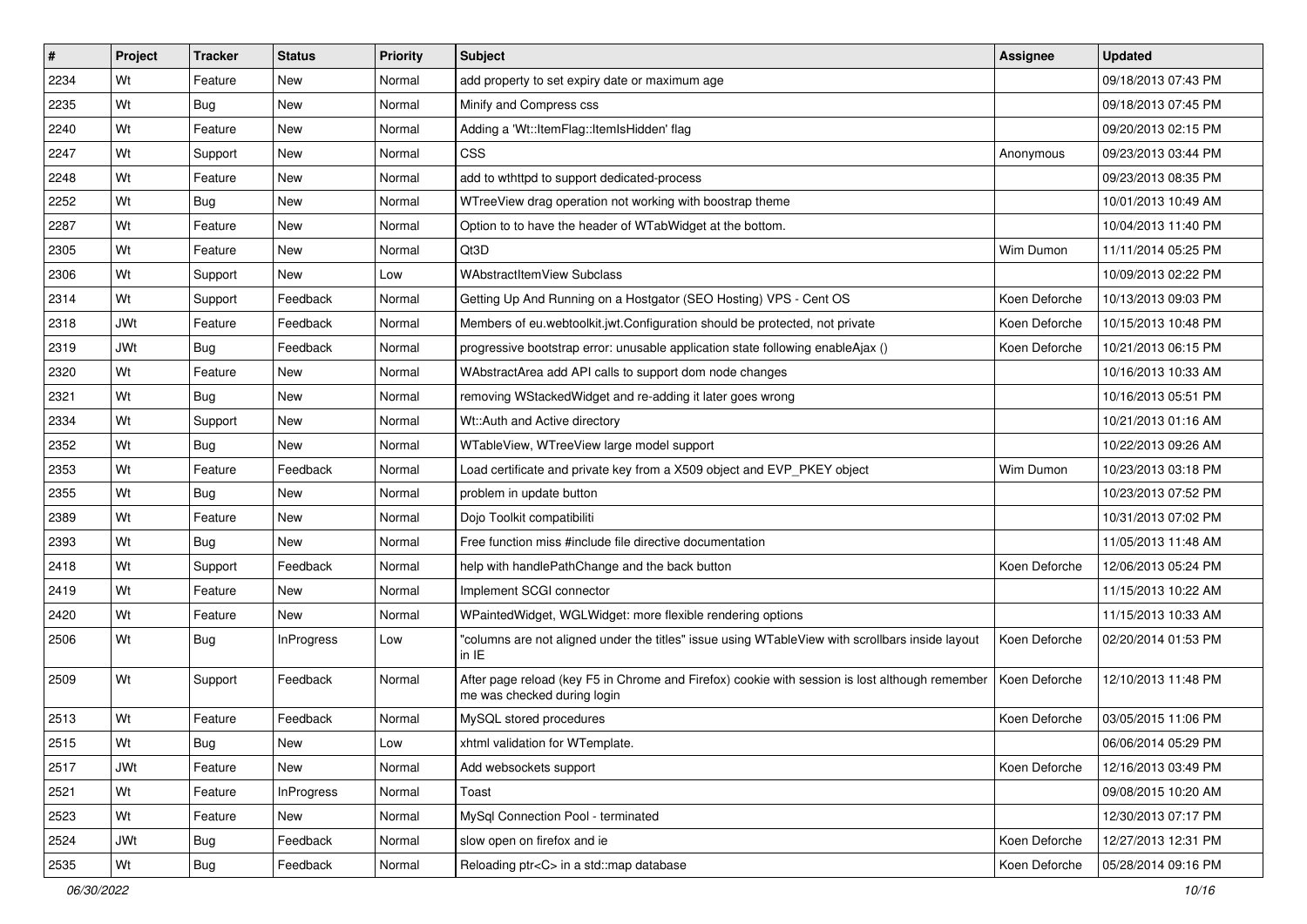| $\vert$ # | Project    | <b>Tracker</b> | <b>Status</b> | <b>Priority</b> | Subject                                                                                                                               | <b>Assignee</b> | <b>Updated</b>      |
|-----------|------------|----------------|---------------|-----------------|---------------------------------------------------------------------------------------------------------------------------------------|-----------------|---------------------|
| 2536      | Wt         | Support        | New           | Normal          | External CSS file not taking effect when deployed with fcgi                                                                           |                 | 01/12/2014 03:29 PM |
| 2542      | Wt         | Feature        | <b>New</b>    | Normal          | ServerSignal utility                                                                                                                  |                 | 01/09/2014 03:50 AM |
| 2548      | Wt         | Support        | New           | Normal          | Moveable widgets                                                                                                                      |                 | 01/13/2014 03:07 PM |
| 2570      | Wt         | <b>Bug</b>     | New           | Normal          | Wt::Dbo please add default values                                                                                                     |                 | 01/17/2014 03:27 PM |
| 2571      | Wt         | Bug            | Feedback      | Normal          | AuthWidget::letUpdatePassword dialog grows and grows?                                                                                 | Koen Deforche   | 03/12/2014 06:12 PM |
| 2582      | Wt         | <b>Bug</b>     | Feedback      | Normal          | Internal path link do not work                                                                                                        | Koen Deforche   | 02/06/2014 06:26 PM |
| 2583      | <b>JWt</b> | Feature        | <b>New</b>    | Normal          | WTableView is not refreshed after clear() if create in the constructor and not init - see example<br>(not sure if it is really a bug) |                 | 02/11/2014 12:15 PM |
| 2584      | <b>JWt</b> | Bug            | <b>New</b>    | Normal          | WTableView does not show header tooltip                                                                                               | Koen Deforche   | 02/09/2014 09:37 PM |
| 2587      | Wt         | Support        | New           | Normal          | Running Wt with windows without Visual Studio                                                                                         |                 | 01/22/2014 01:40 PM |
| 2604      | Wt         | Bug            | Feedback      | Normal          | WTableview error in IE 9                                                                                                              | Koen Deforche   | 03/12/2014 06:11 PM |
| 2606      | Wt         | <b>Bug</b>     | Feedback      | Normal          | DashLine is not working when used as a style of WPen:                                                                                 | Wim Dumon       | 02/05/2014 06:02 PM |
| 2621      | Wt         | Feature        | <b>New</b>    | Normal          | Add layout manager support to WTemplate.                                                                                              |                 | 01/30/2014 11:51 AM |
| 2624      | Wt         | Support        | Feedback      | Normal          | QT (QImage Save Function not working in iis server)                                                                                   | Wim Dumon       | 02/05/2014 06:02 PM |
| 2627      | Wt         | <b>Bug</b>     | Feedback      | Normal          | MySQL UTF8 problem                                                                                                                    | Wim Dumon       | 02/05/2014 06:01 PM |
| 2633      | Wt         | <b>Bug</b>     | New           | Normal          | Invalid background images urls when the '--deploy-path' param is used                                                                 |                 | 02/05/2014 05:05 PM |
| 2652      | Wt         | <b>Bug</b>     | New           | Normal          | wrong layout for initially disabled radio-buttons                                                                                     | Koen Deforche   | 02/10/2014 11:54 AM |
| 2656      | Wt         | Support        | <b>New</b>    | Normal          | New User Examples                                                                                                                     |                 | 02/11/2014 06:45 PM |
| 2677      | Wt         | Bug            | New           | Normal          | Handgman: handle concurrent modification exception                                                                                    |                 | 02/14/2014 05:11 PM |
| 2681      | Wt         | Support        | Feedback      | Normal          | Firefox with long polling, triggerUpdate triggered on Firefox after long time                                                         | Koen Deforche   | 02/17/2014 03:42 PM |
| 2686      | Wt         | Support        | Feedback      | Normal          | svg image format conversion tool to wpainter commands                                                                                 | Koen Deforche   | 02/19/2014 01:10 PM |
| 2698      | Wt         | Feature        | <b>New</b>    | Normal          | WNavigationBar polished team support                                                                                                  | Koen Deforche   | 04/01/2014 04:21 PM |
| 2700      | Wt         | Support        | Feedback      | Normal          | Memory leaks diagnose                                                                                                                 | Wim Dumon       | 02/24/2014 05:45 PM |
| 2713      | Wt         | Support        | Feedback      | Normal          | Probably a linking error                                                                                                              | Koen Deforche   | 03/04/2014 10:19 AM |
| 2714      | Wt         | Feature        | Feedback      | Normal          | [PROJECT] Issues should contain links to the relevant repository-commit                                                               | Wim Dumon       | 02/27/2014 06:24 PM |
| 2715      | Wt         | Feature        | <b>New</b>    | Normal          | [PROJECT] Issues should have Categories                                                                                               |                 | 03/21/2014 12:09 PM |
| 2742      | Wt         | <b>Bug</b>     | New           | Low             | Minor issues with Plain (no-JS) WTableView                                                                                            |                 | 02/28/2014 05:15 PM |
| 2746      | Wt         | <b>Bug</b>     | New           | Normal          | WTagCloud                                                                                                                             | Wim Dumon       | 03/10/2014 06:49 PM |
| 2749      | Wt         | Feature        | New           | Normal          | Navigation Bar and associated vertical menus stylishing                                                                               |                 | 03/02/2014 09:44 PM |
| 2753      | Wt         | Feature        | New           | Normal          | Add an option to make jQuery and Wt javascript library cacheable on the client                                                        |                 | 03/04/2014 08:18 PM |
| 2754      | Wt         | Feature        | New           | Normal          | WServer.addApplication()                                                                                                              |                 | 03/11/2014 11:26 AM |
| 2757      | Wt         | <b>Bug</b>     | New           | Normal          | XML config resourcesURL "/myres" does not include port (FastCGI)                                                                      |                 | 03/05/2014 03:41 PM |
| 2758      | Wt         | Feature        | New           | Normal          | Add support for onpaste event                                                                                                         | Anonymous       | 04/01/2014 04:21 PM |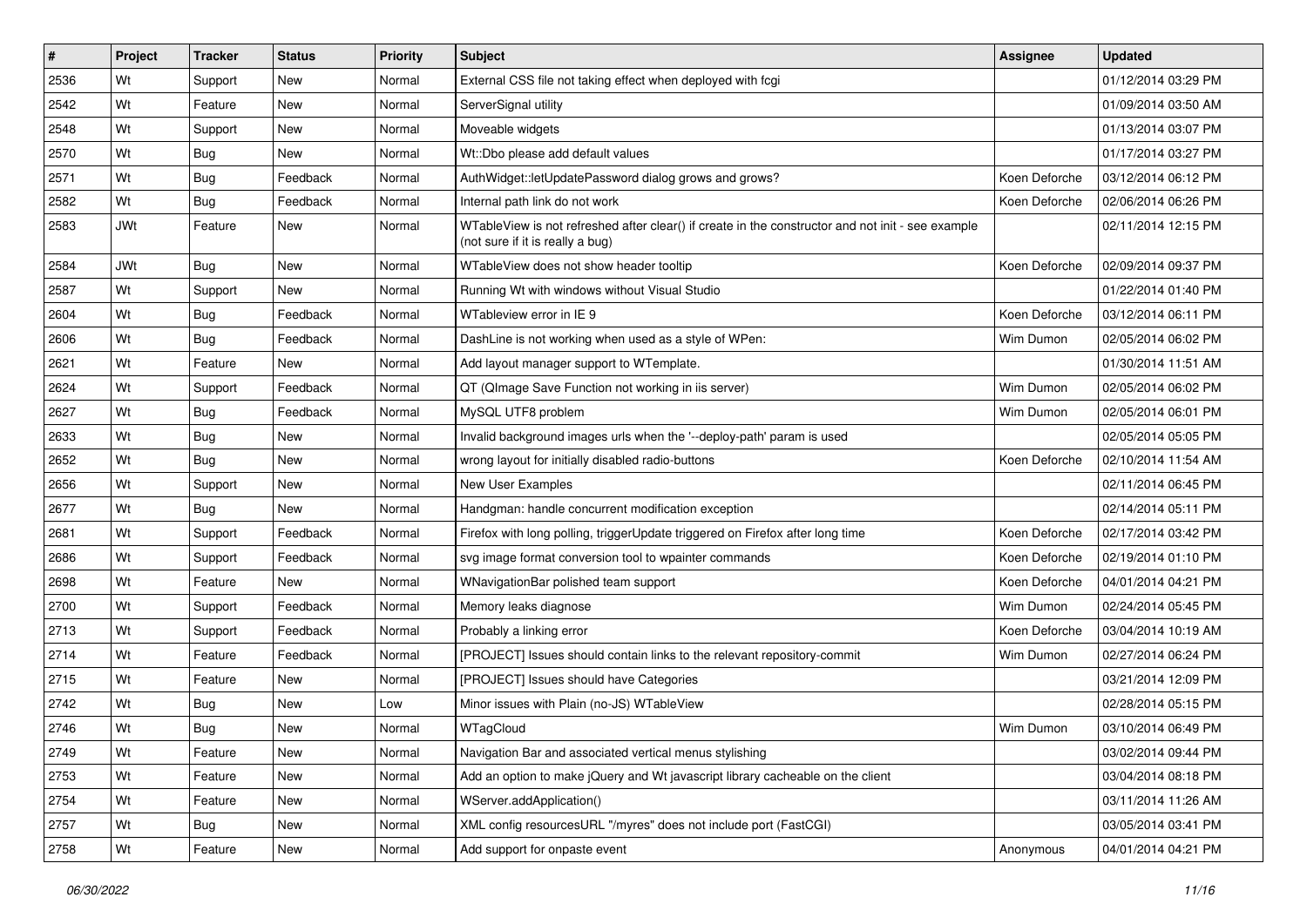| $\sharp$ | Project    | <b>Tracker</b> | <b>Status</b> | <b>Priority</b> | Subject                                                                           | <b>Assignee</b> | <b>Updated</b>      |
|----------|------------|----------------|---------------|-----------------|-----------------------------------------------------------------------------------|-----------------|---------------------|
| 2763     | Wt         | <b>Bug</b>     | New           | Normal          | Slow Perfomance on InternetExplorer8 caused by getCssRule                         |                 | 03/06/2014 06:12 PM |
| 2773     | Wt         | Feature        | New           | Normal          | WServer default configuration                                                     |                 | 03/07/2014 12:48 AM |
| 2774     | <b>JWt</b> | <b>Bug</b>     | New           | Normal          | Fields undergo validation even when they are disabled                             | Anonymous       | 03/07/2014 10:07 AM |
| 2775     | Wt         | <b>Bug</b>     | Feedback      | Normal          | Problem with Session execute using Postgres                                       |                 | 03/07/2014 03:15 PM |
| 2777     | <b>JWt</b> | Feature        | New           | Normal          | Allow more flexible use of DecimalFormatter in WAxis                              |                 | 03/07/2014 04:02 PM |
| 2778     | <b>JWt</b> | Feature        | Resolved      | Normal          | larger area for axis labels in 3D charts                                          | Korneel Dumon   | 06/04/2014 04:54 PM |
| 2794     | Wt         | Feature        | New           | Normal          | [PROJECT] Create Guidelines Subjecting Namespaces                                 |                 | 03/11/2014 02:49 AM |
| 2795     | Wt         | Feature        | Feedback      | Normal          | Provide a "Wt for Ruby on Rails users" Document                                   | Koen Deforche   | 03/11/2014 11:37 AM |
| 2796     | Wt         | Feature        | Feedback      | Normal          | [SOURCE] Examples should Work Standalone                                          |                 | 03/12/2014 02:03 AM |
| 2801     | Wt         | <b>Bug</b>     | Feedback      | Normal          | Hide with setHidden and a Animation don't work                                    | Koen Deforche   | 03/26/2015 09:56 AM |
| 2804     | Wt         | Bug            | New           | Normal          | Consistently ignore default Locale, and format using WLocale                      |                 | 04/01/2014 04:14 PM |
| 2806     | Wt         | <b>Bug</b>     | Feedback      | Normal          | wt-3.3.2: Calling WTableView::sortByColumn(-1,AscendingOrder) creates core dump   |                 | 03/12/2014 06:54 PM |
| 2808     | Wt         | Feature        | New           | Normal          | New signal implementation                                                         |                 | 03/13/2014 12:44 PM |
| 2823     | <b>JWt</b> | Support        | New           | Normal          | TableView Alignement                                                              |                 | 03/17/2014 01:05 PM |
| 2829     | Wt         | Bug            | Feedback      | Normal          | Possible bug in Wt:: WDateTime                                                    |                 | 06/21/2020 05:07 PM |
| 2832     | Wt         | Feature        | New           | Normal          | [WServer] Provid Functionality for URL to Filesystem Alias                        |                 | 03/20/2014 05:30 PM |
| 2838     | Wt         | Support        | New           | Normal          | <b>Editing Email Content</b>                                                      |                 | 03/21/2014 06:55 PM |
| 2844     | Wt         | Feature        | New           | High            | [DBO] Further Decoupling of Dbo from Wt                                           |                 | 03/23/2014 06:21 PM |
| 2848     | Wt         | <b>Bug</b>     | New           | Normal          | How to build the examples of WT installed through package manager in Ubuntu 13.10 |                 | 03/24/2014 12:38 PM |
| 2861     | Wt         | <b>Bug</b>     | Feedback      | Normal          | Mysql And MariaDB Query And Tuple                                                 | Michael Vilsker | 05/27/2014 04:29 PM |
| 2880     | Wt         | Feature        | New           | Normal          | [EXAMPLES] Group auth/login examples                                              |                 | 03/28/2014 10:44 PM |
| 2881     | Wt         | Feature        | <b>New</b>    | High            | Provide a Tutorial, starting with Wt Basic Concepts                               |                 | 03/30/2014 05:57 AM |
| 2882     | Wt         | Feature        | New           | High            | Further Decouple/Isolate Wt's UI (Widget)                                         |                 | 03/31/2014 05:33 AM |
| 2883     | Wt         | Feature        | New           | High            | [WEBSITE] Main Page should show Code & Widget                                     |                 | 03/31/2014 07:10 AM |
| 2886     | Wt         | Bug            | New           | Normal          | WFileUpload progress bar doesn't work in FastCGI app                              |                 | 04/02/2014 04:21 PM |
| 2893     | Wt         | Feature        | New           | Normal          | Avoid using the wt_config.xml to configure logging with WTestEnvironment          |                 | 03/31/2014 09:12 PM |
| 2896     | Wt         | <b>Bug</b>     | New           | Normal          | Delete the pointer for WFileResource after download finish                        | Wim Dumon       | 05/27/2014 04:29 PM |
| 2897     | Wt         | Support        | Feedback      | Normal          | Inter-process communication using POST requests                                   | Koen Deforche   | 04/14/2014 12:24 PM |
| 2899     | Wt         | Bug            | Feedback      | Low             | Wrong local message resource file                                                 |                 | 04/06/2014 09:06 AM |
| 2900     | Wt         | <b>Bug</b>     | Feedback      | Normal          | Wt::WApplication::setConfirmCloseMessage()                                        | Koen Deforche   | 05/27/2014 04:29 PM |
| 2901     | Wt         | Bug            | Feedback      | Normal          | Application sessions are not always terminated cleanly                            | Wim Dumon       | 05/27/2014 04:29 PM |
| 2904     | Wt         | <b>Bug</b>     | Feedback      | Normal          | defalut Axis label format                                                         | Koen Deforche   | 05/27/2014 04:29 PM |
| 2905     | Wt         | Feature        | Feedback      | Normal          | axis autoscale                                                                    | Koen Deforche   | 04/15/2014 03:49 PM |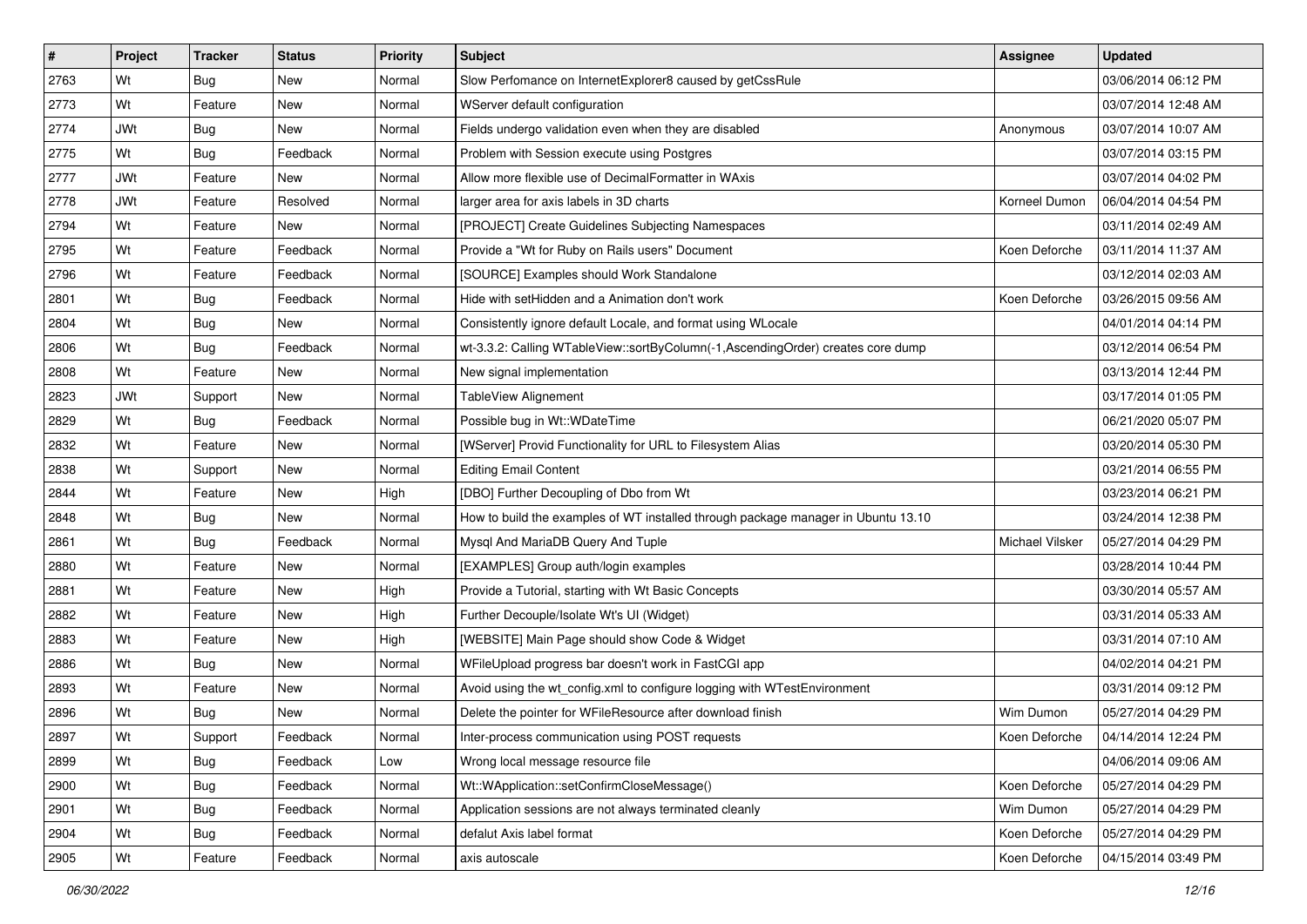| #    | Project    | <b>Tracker</b> | <b>Status</b>     | <b>Priority</b> | Subject                                                                                  | <b>Assignee</b> | <b>Updated</b>      |
|------|------------|----------------|-------------------|-----------------|------------------------------------------------------------------------------------------|-----------------|---------------------|
| 2911 | Wt         | Feature        | <b>New</b>        | Normal          | WModelIndex::data() and WStandardItem::data() have different default arguments           |                 | 04/06/2014 09:51 PM |
| 2916 | Wt         | Bug            | Feedback          | Normal          | SSL Certificate vs SSL Issuer Chain input file                                           | Koen Deforche   | 04/12/2014 07:14 PM |
| 2939 | Wt         | Support        | Feedback          | Normal          | how to create CheckBoxList                                                               | Koen Deforche   | 04/16/2014 02:59 PM |
| 2997 | Wt         | Support        | Feedback          | Normal          | Token hash collision                                                                     | Koen Deforche   | 05/16/2014 06:05 PM |
| 3019 | Wt         | Feature        | New               | Normal          | Ability to add leading zeroes to a WSpinBox                                              |                 | 04/28/2014 01:32 PM |
| 3027 | Wt         | Bug            | Feedback          | Normal          | Problems with scrolling and row selecting in WTableView                                  | Koen Deforche   | 05/13/2014 05:27 PM |
| 3028 | Wt         | Support        | New               | Normal          | Auth to website                                                                          |                 | 04/29/2014 03:09 PM |
| 3035 | Wt         | <b>Bug</b>     | <b>New</b>        | Low             | WTestEnvironment not included in Ubuntu package?                                         |                 | 05/01/2014 12:56 PM |
| 3042 | Wt         | Support        | Feedback          | Normal          | Convert widgets from page to PDF                                                         | Koen Deforche   | 05/20/2014 09:43 PM |
| 3096 | Wt         | Bug            | Feedback          | Normal          | WPanel title bar css issue                                                               | Koen Deforche   | 05/27/2014 04:29 PM |
| 3123 | <b>JWt</b> | Support        | Resolved          | Normal          | Setup Jwt in Netbeans                                                                    | Koen Deforche   | 06/11/2014 04:36 PM |
| 3141 | Wt         | Feature        | <b>InProgress</b> | Normal          | dropzone implementation                                                                  | Koen Deforche   | 01/01/2016 06:39 PM |
| 3168 | Wt         | Bug            | Feedback          | Normal          | server push timeout                                                                      | Koen Deforche   | 06/11/2014 04:22 PM |
| 3175 | Wt         | Feature        | Feedback          | Normal          | Mirror pages into PDFs                                                                   |                 | 08/21/2014 04:27 PM |
| 3196 | <b>JWt</b> | Bug            | <b>New</b>        | Normal          | WDialog::rejectWhenEscapePressed is working if called after WDialog::show.               |                 | 05/23/2014 07:25 PM |
| 3198 | Wt         | <b>Bug</b>     | Feedback          | Normal          | WSortFilterProxyModel does not filter                                                    | Koen Deforche   | 06/02/2014 12:23 PM |
| 3212 | Wt         | <b>Bug</b>     | Feedback          | Low             | setAppRoot(): too late                                                                   | Wim Dumon       | 06/19/2014 02:35 PM |
| 3214 | Wt         | <b>Bug</b>     | <b>InProgress</b> | High            | Wt's http server endless loop of GET requests                                            | Wim Dumon       | 06/19/2014 03:59 PM |
| 3244 | Wt         | Bug            | New               | Normal          | Add example using Twitter Bootstrap 3 grid layout                                        | Korneel Dumon   | 06/04/2014 07:53 PM |
| 3249 | Wt         | <b>Bug</b>     | New               | Normal          | Ctrl+Click on Mac trackpad not interpreted as Right Click                                |                 | 06/02/2014 09:51 PM |
| 3253 | Wt         | <b>Bug</b>     | New               | Normal          | Problem with setting WDialog initial position                                            |                 | 06/03/2014 02:42 PM |
| 3257 | Wt         | Feature        | New               | Normal          | Drag enter and drag leave events                                                         |                 | 06/04/2014 11:55 AM |
| 3265 | Wt         | <b>Bug</b>     | New               | Normal          | Incorrect deployPath detection when url contains cyrillic symbols under nginx            |                 | 06/05/2014 03:37 PM |
| 3266 | Wt         | <b>Bug</b>     | Feedback          | Normal          | can not set new layout                                                                   | Michael Vilsker | 06/25/2014 02:44 PM |
| 3287 | Wt         | <b>Bug</b>     | Feedback          | Normal          | WebKit WPaintedWidget WAbstractArea problem                                              | Koen Deforche   | 11/11/2014 12:55 PM |
| 3294 | Wt         | Bug            | Feedback          | Normal          | WTableView::createExtraHeaderWidget() and WTableView::setHeaderHeight() interaction woes | Koen Deforche   | 10/16/2014 01:55 AM |
| 3375 | Wt         | Feature        | New               | Normal          | Config entry for spawning new processes when old ones crash                              |                 | 06/24/2014 07:08 PM |
| 3377 | Wt         | <b>Bug</b>     | Feedback          | Normal          | Reading Wt::Dbo::ptr concurrently                                                        |                 | 06/26/2014 03:45 PM |
| 3381 | Wt         | Feature        | New               | Normal          | client's locale is not respected in static WResource                                     |                 | 03/06/2015 01:56 PM |
| 3382 | Wt         | Feature        | New               | Normal          | WApplication::oldInternalPath()                                                          |                 | 11/24/2015 10:29 PM |
| 3389 | Wt         | Bug            | Feedback          | Normal          | cannot install (mingw)                                                                   |                 | 07/04/2014 05:12 PM |
| 3390 | Wt         | Bug            | Feedback          | Normal          | libharu not found (mingw, cmake)                                                         |                 | 06/30/2014 07:44 PM |
| 3400 | Wt         | Feature        | Feedback          | Normal          | Wt::Dbo::field() with prefix                                                             | Koen Deforche   | 01/07/2016 07:50 PM |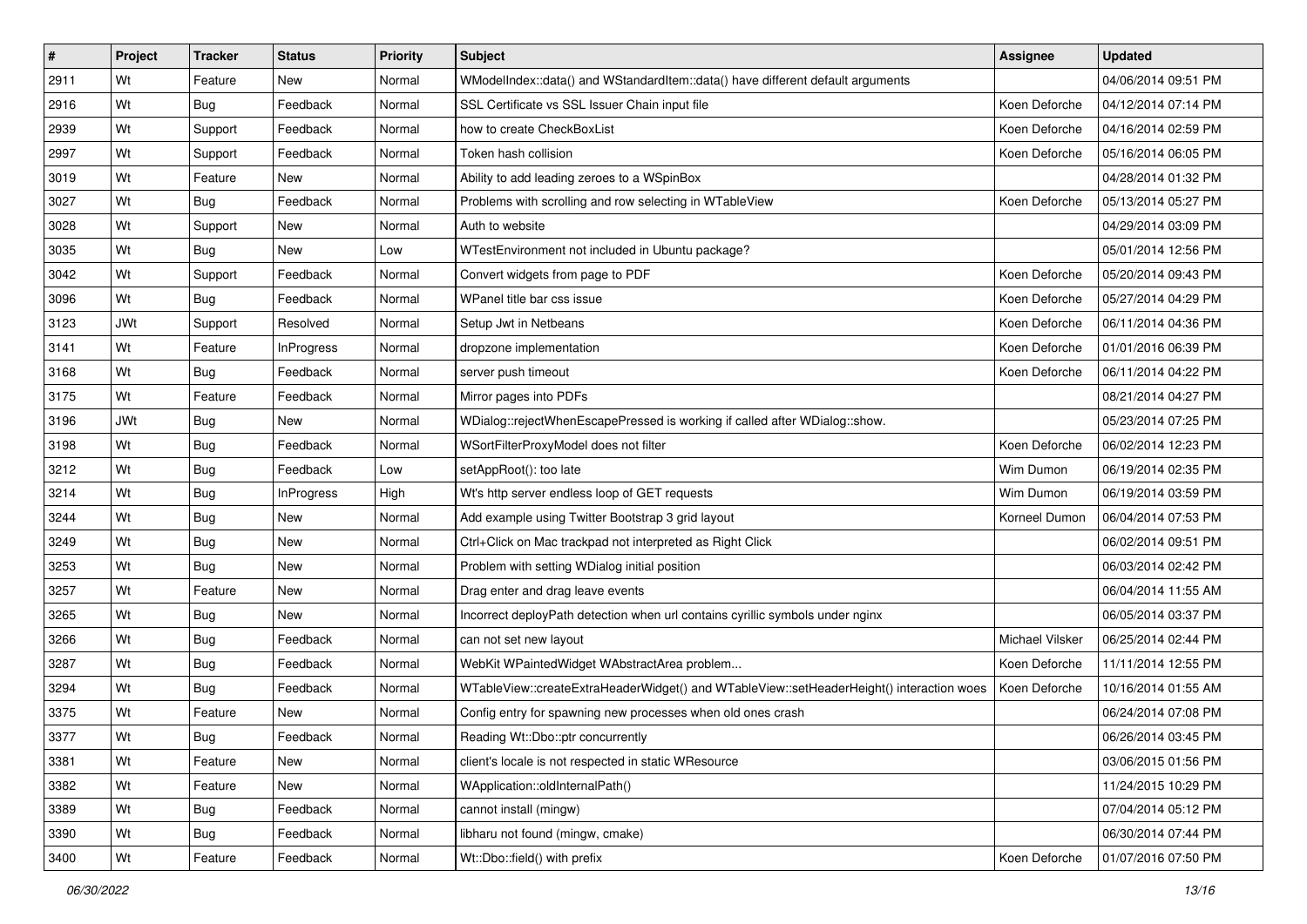| $\vert$ # | Project    | <b>Tracker</b> | <b>Status</b>     | <b>Priority</b> | Subject                                                                                                            | <b>Assignee</b>      | <b>Updated</b>      |
|-----------|------------|----------------|-------------------|-----------------|--------------------------------------------------------------------------------------------------------------------|----------------------|---------------------|
| 3404      | Wt         | Feature        | New               | Normal          | docRoot per URL                                                                                                    |                      | 07/03/2014 06:51 AM |
| 3415      | Wt         | Bug            | Feedback          | Normal          | Problem with WMediaPlayer and custom jQuery                                                                        |                      | 07/18/2014 11:17 AM |
| 3426      | Wt         | Bug            | <b>New</b>        | Low             | Minor compilation problem without libPNG                                                                           |                      | 07/04/2014 05:26 PM |
| 3432      | Wt         | Bug            | Feedback          | Normal          | wtwithqt + server push = dead lock                                                                                 | Koen Deforche        | 10/17/2014 11:42 AM |
| 3440      | Wt         | <b>Bug</b>     | Feedback          | Normal          | wtwithqt crash and deadlock fix                                                                                    | Koen Deforche        | 10/17/2014 11:43 AM |
| 3455      | Wt         | Feature        | New               | Normal          | Wt::Auth : implement an invite-based registration model                                                            |                      | 07/10/2014 03:21 PM |
| 3503      | Wt         | Feature        | Feedback          | Normal          | Mobile application framework                                                                                       |                      | 07/29/2014 12:57 PM |
| 3506      | Wt         | Feature        | Feedback          | Normal          | Wt based completely on Qt libraries.                                                                               | Koen Deforche        | 07/07/2015 03:01 PM |
| 3519      | <b>JWt</b> | Support        | Resolved          | Normal          | How to add Wcheckbox on Table header row                                                                           |                      | 08/07/2014 09:09 PM |
| 3532      | Wt         | Feature        | New               | Normal          | WTree keyboard focus                                                                                               |                      | 08/19/2014 03:45 AM |
| 3537      | Wt         | Support        | <b>InProgress</b> | Normal          | <b>Client SSL Intermittently Works</b>                                                                             | Wim Dumon            | 10/15/2014 12:23 AM |
| 3538      | Wt         | Support        | Feedback          | Normal          | Hello World app with dynamic IP address                                                                            | Koen Deforche        | 10/15/2014 12:25 AM |
| 3541      | Wt         | Feature        | Feedback          | Normal          | [http] Missing HTTP status                                                                                         | <b>Thomas Saquet</b> | 09/01/2014 06:30 PM |
| 3546      | Wt         | Feature        | New               | Normal          | Multiple windows/tabs to one session                                                                               |                      | 08/26/2014 07:33 PM |
| 3547      | Wt         | <b>Bug</b>     | New               | Normal          | Double Clicking the Navbar Toggle Button Causes Menu Toggle to Fail                                                | Wim Dumon            | 08/26/2014 09:44 PM |
| 3552      | Wt         | <b>Bug</b>     | Feedback          | Normal          | Can't get the input of a WTextArea when the user copy and paste a very long text into it                           | Wim Dumon            | 10/15/2014 01:52 PM |
| 3556      | Wt         | <b>Bug</b>     | <b>InProgress</b> | Normal          | incorrect link library for libhpdfd.dll in Wt-3.3.3-msvs2010-Windows-x86-SDK                                       | Wim Dumon            | 09/09/2014 09:12 PM |
| 3559      | <b>JWt</b> | <b>Bug</b>     | Resolved          | Normal          | WPanel +WAnimation + Firefox problem                                                                               | Koen Deforche        | 09/25/2014 01:37 AM |
| 3572      | Wt         | <b>Bug</b>     | Feedback          | Normal          | wt_3.3.3 failed to compile Ddo::mysqlend for supporting the newest version of MySQL                                | Wim Dumon            | 10/06/2014 12:16 PM |
| 3583      | Wt         | <b>Bug</b>     | Feedback          | Low             | Wt::WregExp is undocumented                                                                                        | Koen Deforche        | 10/14/2014 02:57 PM |
| 3606      | Wt         | Feature        | <b>InProgress</b> | Normal          | Make WGLWidget interface as identical as possible to Qt's QGLWidget                                                | Wim Dumon            | 11/12/2014 05:45 PM |
| 3624      | Wt         | Feature        | Feedback          | Normal          | Add Wt::WSuggestionPopup::setOverflow()                                                                            |                      | 09/03/2015 09:37 AM |
| 3632      | <b>JWt</b> | <b>Bug</b>     | <b>New</b>        | Normal          | WApplication.require() does not enforce unique loading of js libraries                                             |                      | 10/25/2014 03:06 PM |
| 3641      | Wt         | <b>Bug</b>     | Feedback          | Normal          | Real text treated as placeholder text in WFormWidget when text is modified programatically.                        | Koen Deforche        | 02/16/2015 05:47 PM |
| 3645      | Wt         | Support        | <b>New</b>        | Normal          | i want to compile wt, and use wtdbomysql, but an error occurred                                                    | Wim Dumon            | 11/05/2014 10:52 AM |
| 3646      | Wt         | Feature        | New               | Low             | Implement comment field in Wt::Dbo                                                                                 |                      | 11/05/2014 02:14 PM |
| 3647      | Wt         | <b>Bug</b>     | New               | Normal          | refresh after setLocale is partial.                                                                                |                      | 11/05/2014 03:14 PM |
| 3648      | <b>JWt</b> | Bug            | Resolved          | Low             | WEnvironment.getLibraryVersion() is stuck at 3.3.2                                                                 | Koen Deforche        | 11/07/2014 02:48 PM |
| 3649      | JWt        | <b>Bug</b>     | Resolved          | Normal          | Boostrap causes wrong height calculation of a WLineEdit widget inside a collapsible WPanel                         | Koen Deforche        | 11/07/2014 04:09 PM |
| 3654      | Wt         | Support        | InProgress        | Normal          | Unhandled exception occurs when running some Wt example as ISAPI in IIS 8.                                         | Wim Dumon            | 04/22/2016 05:06 AM |
| 3660      | Wt         | Feature        | New               | High            | WGLWidget's 'gl' interface sucks when it comes to potability. Please make it comatible with<br>OpenGL ES interface |                      | 11/13/2014 02:55 PM |
| 3663      | Wt         | Feature        | New               | Normal          | Position of WScrollBar                                                                                             |                      | 11/12/2014 04:06 PM |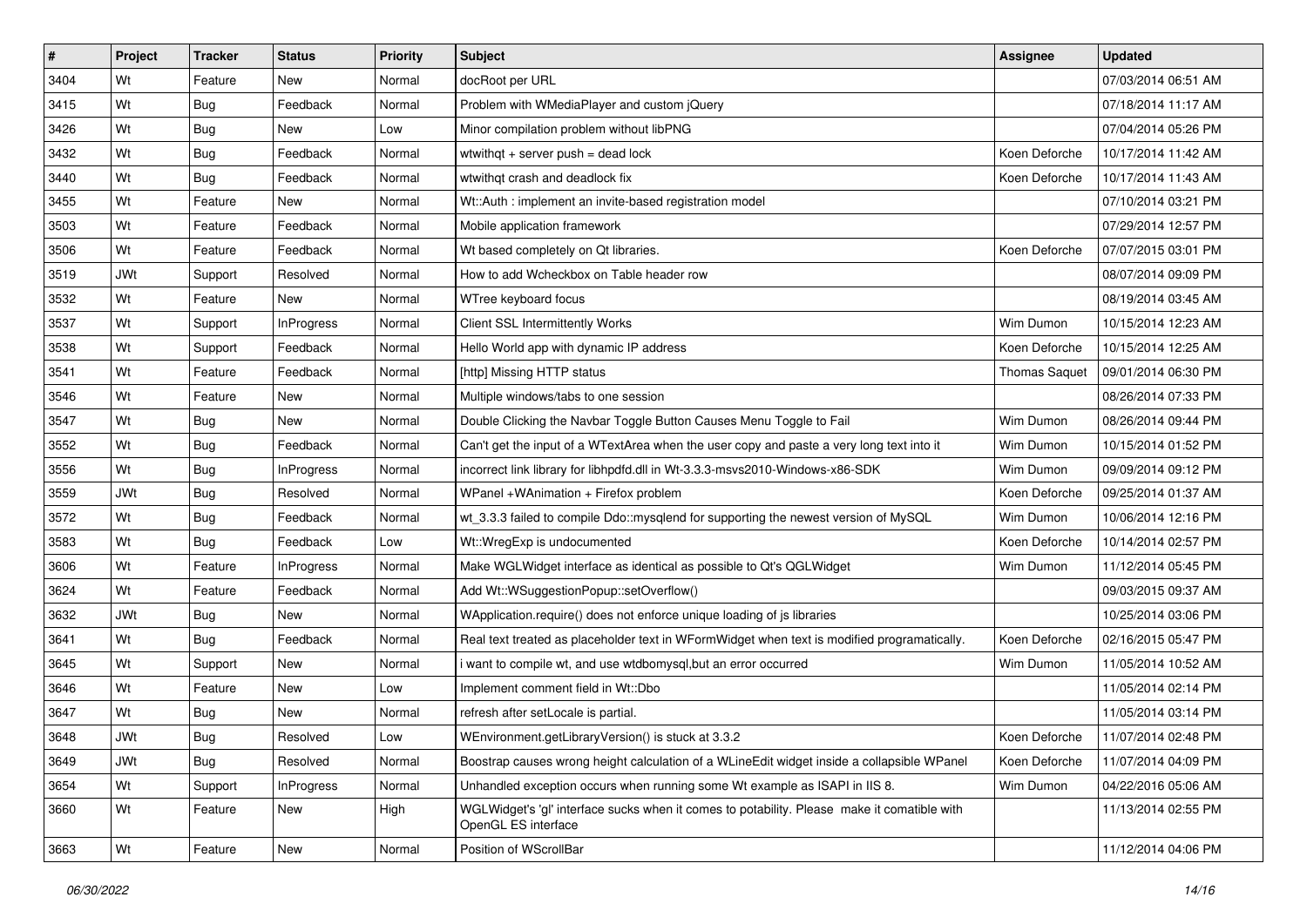| #    | Project    | Tracker    | <b>Status</b>     | <b>Priority</b> | <b>Subject</b>                                                                                      | Assignee      | <b>Updated</b>      |
|------|------------|------------|-------------------|-----------------|-----------------------------------------------------------------------------------------------------|---------------|---------------------|
| 3668 | Wt         | <b>Bug</b> | New               | Normal          | Compilation with -DWT HAVE GNU REGEX needs some patches                                             | Koen Deforche | 02/16/2015 01:45 PM |
| 3691 | Wt         | Feature    | New               | Normal          | open nonmodal dialog as new browser window                                                          |               | 02/17/2015 12:02 AM |
| 3698 | Wt         | <b>Bug</b> | Feedback          | Normal          | Stacking with category chart - anomalies                                                            | Koen Deforche | 02/17/2015 12:04 AM |
| 3707 | Wt         | Support    | Feedback          | Normal          | I don't know why I'm getting: [error] "Wt: decodeSignal(): signal 's7' not exposed"                 | Wim Dumon     | 05/26/2017 09:46 PM |
| 3712 | Wt         | Feature    | <b>New</b>        | Normal          | Persian, Hijri, and Gregorian Calendars                                                             |               | 12/29/2014 09:16 AM |
| 3714 | Wt         | <b>Bug</b> | New               | Normal          | Click on checkbox is only emitted when clicking on the text                                         | Koen Deforche | 12/29/2014 03:57 PM |
| 3715 | Wt         | <b>Bug</b> | New               | Normal          | Your browser does not support WebGL                                                                 |               | 01/05/2015 03:42 PM |
| 3723 | Wt         | Feature    | New               | Normal          | Adding inline WCssStyleSheet using WApplication::useStyleSheet()                                    |               | 01/09/2015 05:48 PM |
| 3738 | Wt         | <b>Bug</b> | New               | Normal          | Wt fails to compile WIOService with Cygwin                                                          | Wim Dumon     | 03/02/2015 11:41 AM |
| 3753 | Wt         | Support    | Feedback          | Normal          | Urls with query parameters                                                                          | Koen Deforche | 03/30/2021 02:14 AM |
| 3786 | Wt         | <b>Bug</b> | <b>InProgress</b> | Normal          | Wt: fatal error: error executing prepared statement Lost connection to MySQL server during<br>query | Wim Dumon     | 03/02/2015 01:26 PM |
| 3808 | Wt         | Feature    | <b>New</b>        | Normal          | Wt:Dbo queries which return collections have restrictions which are difficult for newcomers         |               | 02/20/2015 05:33 AM |
| 3823 | Wt         | Feature    | Feedback          | Normal          | Allow user-defined command line arguments                                                           | Koen Deforche | 03/02/2015 01:42 PM |
| 3824 | Wt         | <b>Bug</b> | New               | Normal          | Potential race in WMessageResourceBundle with WServer::setLocalizedStrings                          |               | 03/06/2015 01:56 PM |
| 3825 | <b>JWt</b> | Bug        | <b>InProgress</b> | Normal          | URL of main menus is malformed                                                                      | Koen Deforche | 02/26/2015 12:35 PM |
| 3876 | Wt         | Feature    | New               | Normal          | WGridLayout add methods to hide rows and/or columns?                                                |               | 03/05/2015 11:06 AM |
| 3884 | Wt         | <b>Bug</b> | <b>New</b>        | Normal          | server-side PNG and UTF-8                                                                           | Wim Dumon     | 03/09/2015 07:20 PM |
| 3885 | <b>JWt</b> | Support    | New               | Normal          | How to get HttpServletResponse and HttpServletRequest                                               |               | 03/12/2015 10:12 AM |
| 3887 | Wt         | Feature    | New               | Normal          | Parallel JS require() downloading                                                                   |               | 03/12/2015 10:49 AM |
| 3889 | Wt         | Feature    | New               | Normal          | WMenu Function to set contents stack widget                                                         |               | 03/12/2015 02:44 PM |
| 3891 | <b>JWt</b> | <b>Bug</b> | New               | Normal          | How to set cookie value with redirect page                                                          |               | 03/13/2015 02:17 PM |
| 3892 | <b>JWt</b> | Bug        | <b>InProgress</b> | Normal          | Bug in clicked method of WGoogleMaps?                                                               | Koen Deforche | 05/06/2015 10:38 PM |
| 3893 | <b>JWt</b> | <b>Bug</b> | New               | Normal          | popup submenus aka section headers have internal path enabled by default                            |               | 03/14/2015 11:18 PM |
| 3910 | Wt         | Feature    | New               | Normal          | Windows binaries for MinGW                                                                          |               | 04/18/2017 11:45 AM |
| 3919 | Wt         | Feature    | New               | Low             | Consider mentioning chart margin improvements in 3.3.4 release notes                                |               | 03/25/2015 11:09 PM |
| 3927 | Wt         | Bug        | <b>InProgress</b> | Normal          | [wt-3.3.4 rc2] WMenuItem not rendered correctly when nesting WMenus                                 | Koen Deforche | 11/10/2015 04:10 PM |
| 3930 | Wt         | <b>Bug</b> | New               | High            | JavaScript in WT                                                                                    |               | 04/03/2015 03:11 PM |
| 3932 | Wt         | <b>Bug</b> | New               | Normal          | Attribute position not modifiable for WDialog                                                       |               | 03/30/2015 08:27 PM |
| 3937 | Wt         | Feature    | New               | Normal          | Consider starting the development of a scene graph library like Qt3D                                |               | 08/26/2015 11:45 AM |
| 3952 | JWt        | <b>Bug</b> | Feedback          | High            | Using a table/td element to implement AlignCenter causes WSpinner to not be down clickable          |               | 04/13/2015 08:41 AM |
| 3953 | <b>JWt</b> | <b>Bug</b> | New               | High            | you can't use a WSuggestionPopup and an InputMask at the same time.                                 |               | 04/09/2015 06:14 PM |
| 3954 | Wt         | Support    | New               | Normal          | <b>WLogger Scope</b>                                                                                |               | 04/09/2015 04:36 PM |